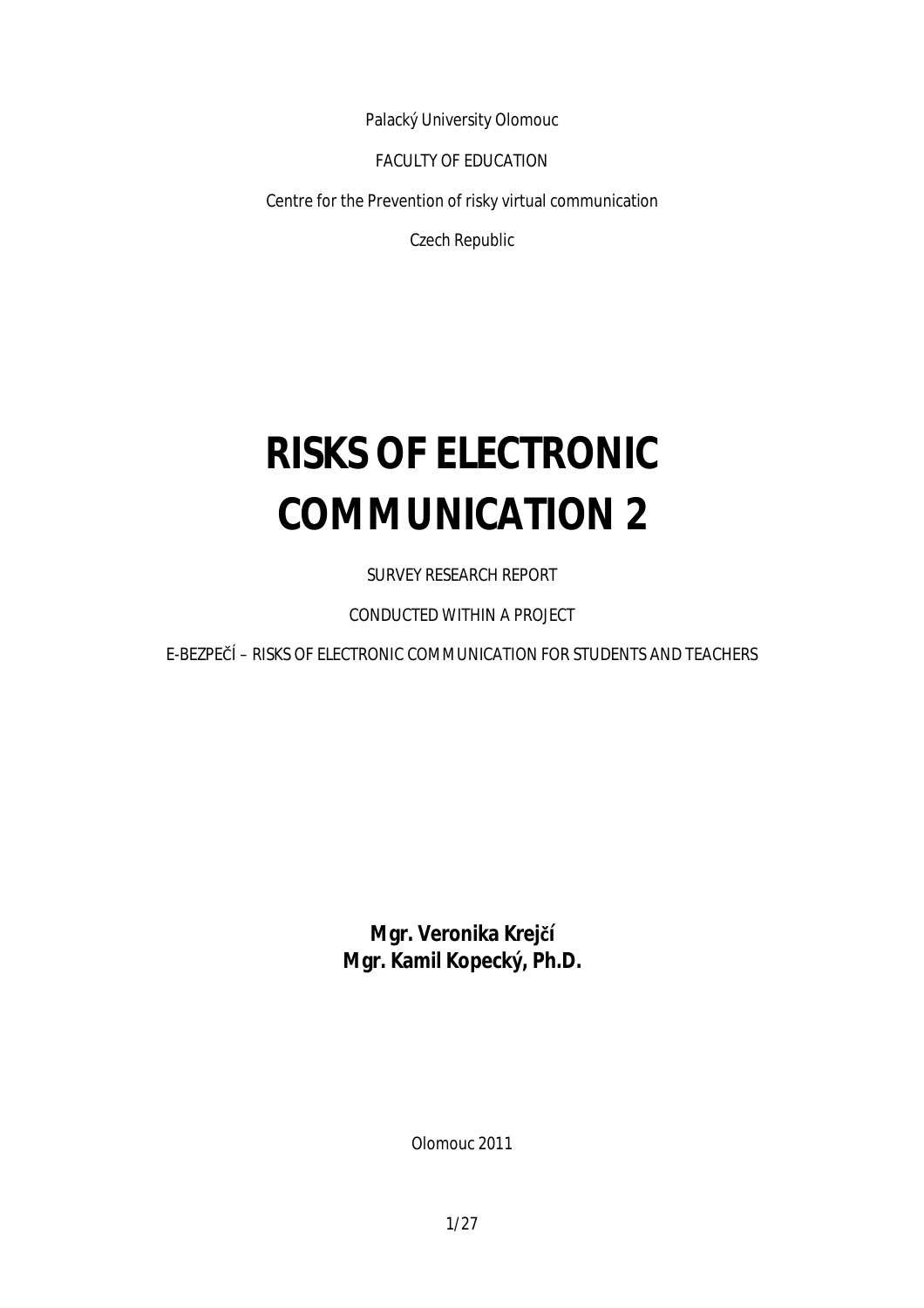| Cyberbullying of Children (Involvement of Other People in Dealing with Cyberbullying)  12 |
|-------------------------------------------------------------------------------------------|
|                                                                                           |
|                                                                                           |
|                                                                                           |
|                                                                                           |
|                                                                                           |
|                                                                                           |
|                                                                                           |
|                                                                                           |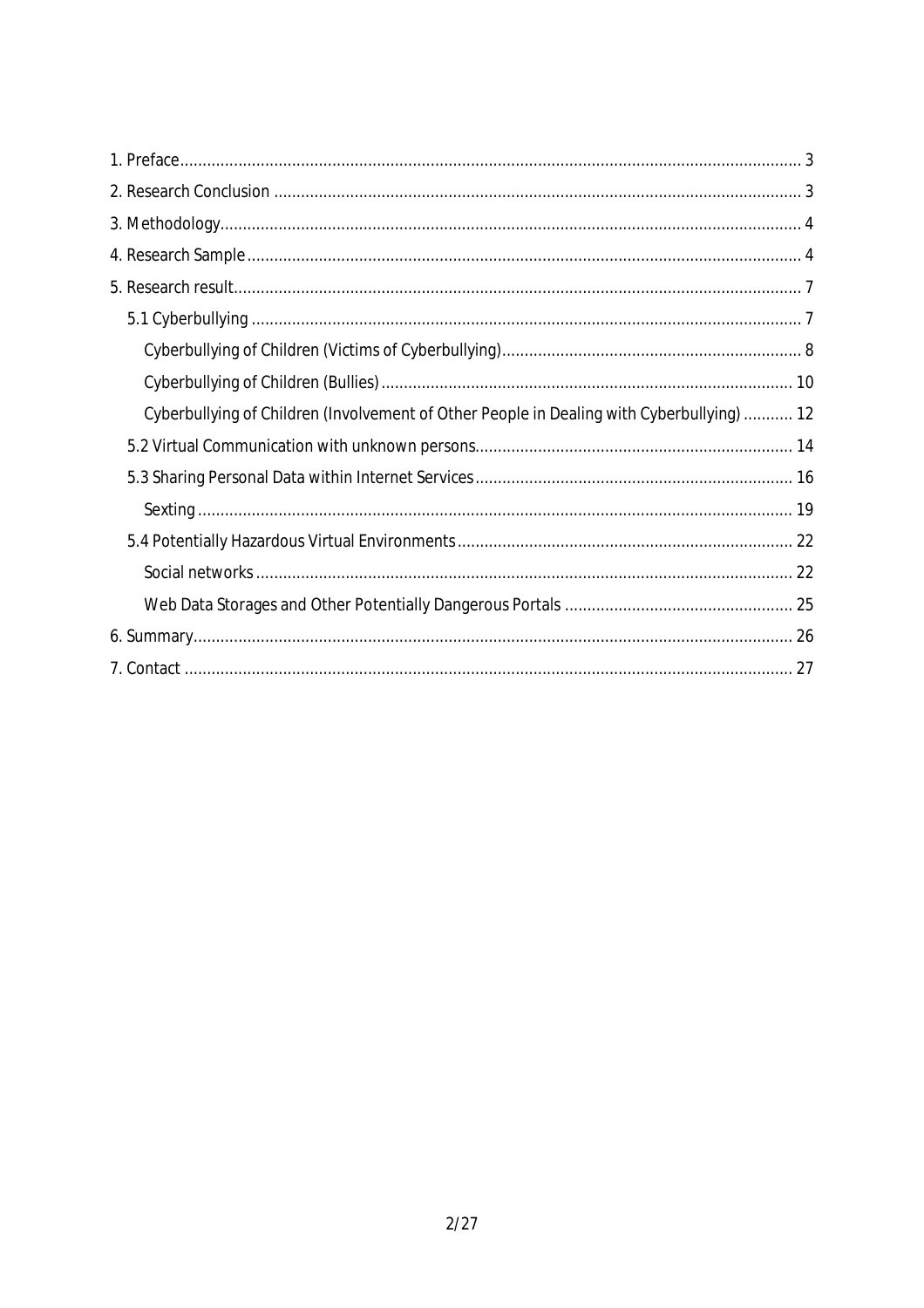## **1. Preface**

The survey research Risks of Electronic Communication 2 follows survey researches which have been performed by the team of the Centre for the Prevention of risky virtual communication at the Faculty of Education, Palacký University Olomouc since 2008. The current survey research was conducted within a project E-Bezpečí - Risks of Electronic Communication for Students and Teachers<sup>1</sup> which is organized by the Centre for the Prevention of Risky Virtual Communication at Palacký University Olomouc ([www.prvok.upol.cz\)](http://www.prvok.upol.cz). The research was carried out with the use of questionnaire system in E-Bezpečí portal ([www.e-bezpeci.cz\)](http://www.e-bezpeci.cz). 12 533 respondents from primary and secondary schools, including schools participating on Partnership Program of E-Bezpečí project, joined the research in the period from November 1, 2010 to December 31, 2010 when the questionnaire was available. Execution of the research was supported also by Vodafone Czech, Inc.

## **2. Research Conclusion**

The goal of the survey research Risks of Electronic Communication 2 (performed in November – December 2010) was to determine following data:

A. Respondents' experience with cyberbullying from the point of view of victims and aggressors and their will to involve other people (parents and teachers) in a process of dealing with their problems.

B. Respondents' willingness to communicate with unknown persons who contact them within internet services, and their experience with meeting these people in the real world (cyber-grooming).

C. Respondents' personal data sharing within internet services (publication of personal data freely on the internet, sharing personal data with unknown persons on the internet) including respondents' experience with sexting.

D. Respondents' experience with social networks, web storages and portals focusing on children (potential environment for collecting personal data for the purpose of their possible further abuse and spreading of cyberbullying, for cyber-grooming, stalking and other dangerous practices).

 $\overline{a}$ <sup>1</sup> The project was supported by Ministry of Education, Youth and Sports Czech Republic within a program of prevention of hazardous behavior.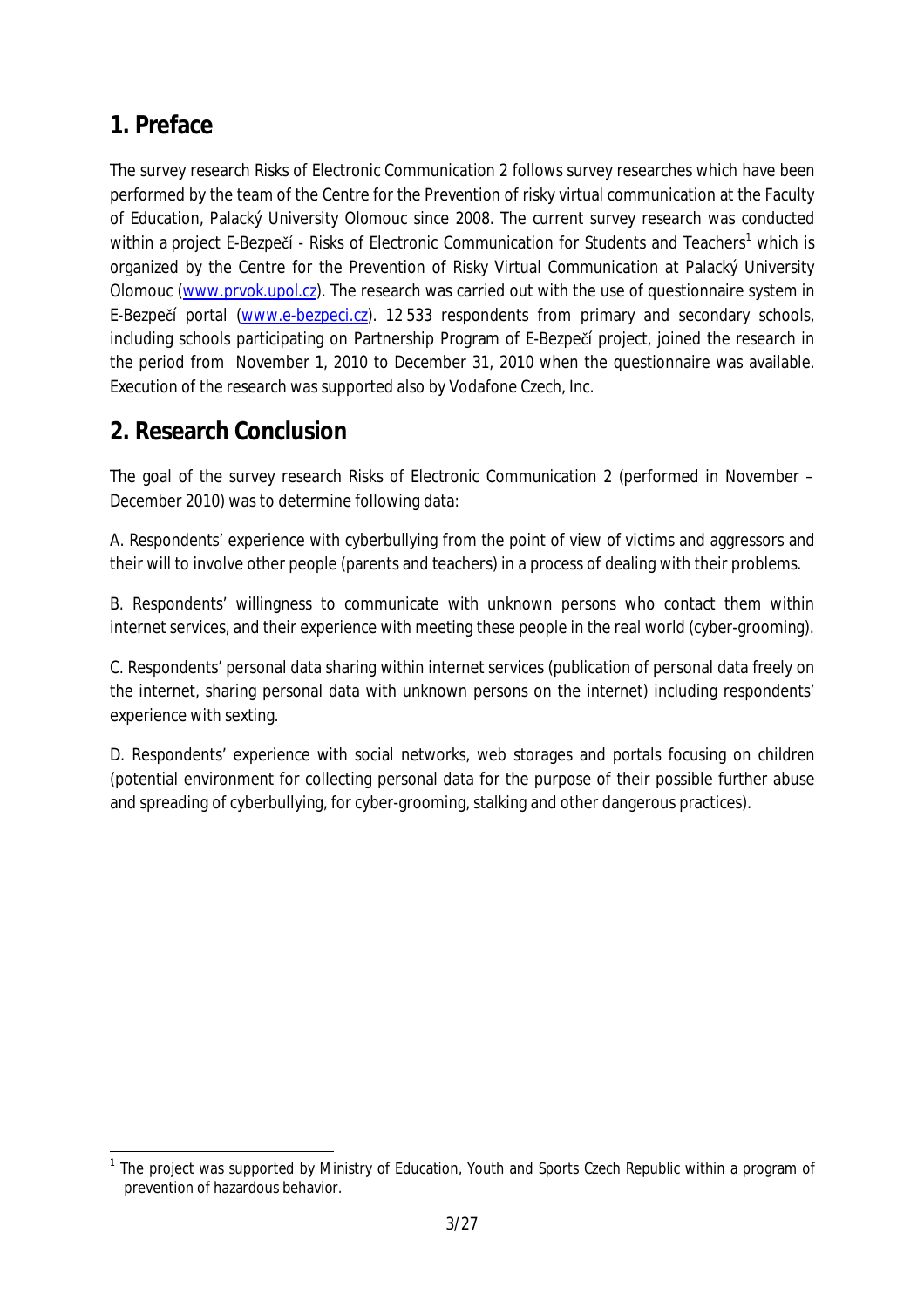## **3. Methodology**

Survey research Risks of Electronic Communication 2 is in its nature mainly descriptive, determined data are mainly quantitative. On-line questionnaire survey was chosen as the basic research method. On-line survey was monitored by questionnaire system of E-Bezpečí project and by Google Analytics system.

The questionnaire contained 67 questions of various kinds (dichotomous, leading, part, multipart, open format questions etc.).

Respondents' efforts were motivated by the possibility to join a lottery with interesting prizes which we had offered as a motivational reward (T-shirts, promotional gifts, stickers etc.). Respondents interested in these prizes identified themselves by their contact e-mail.

The questionnaires were filled in anonymously.

### **4. Research Sample**

Over 4000 schools (primary and secondary schools) in all of the Czech Republic were addressed with the possibility of participation in the research. The maximum sample consisted of 12 533 respondents. The largest participation figure represented pupils from Olomouc region (15.04 %) followed by pupils from Central-Bohemian (12.84 %) and Moravian-Silesian (12.02 %) region. On the other hand, the fewest participating respondents were from Prague and Plzeň region (both 1.19 %). *(Graph 1)*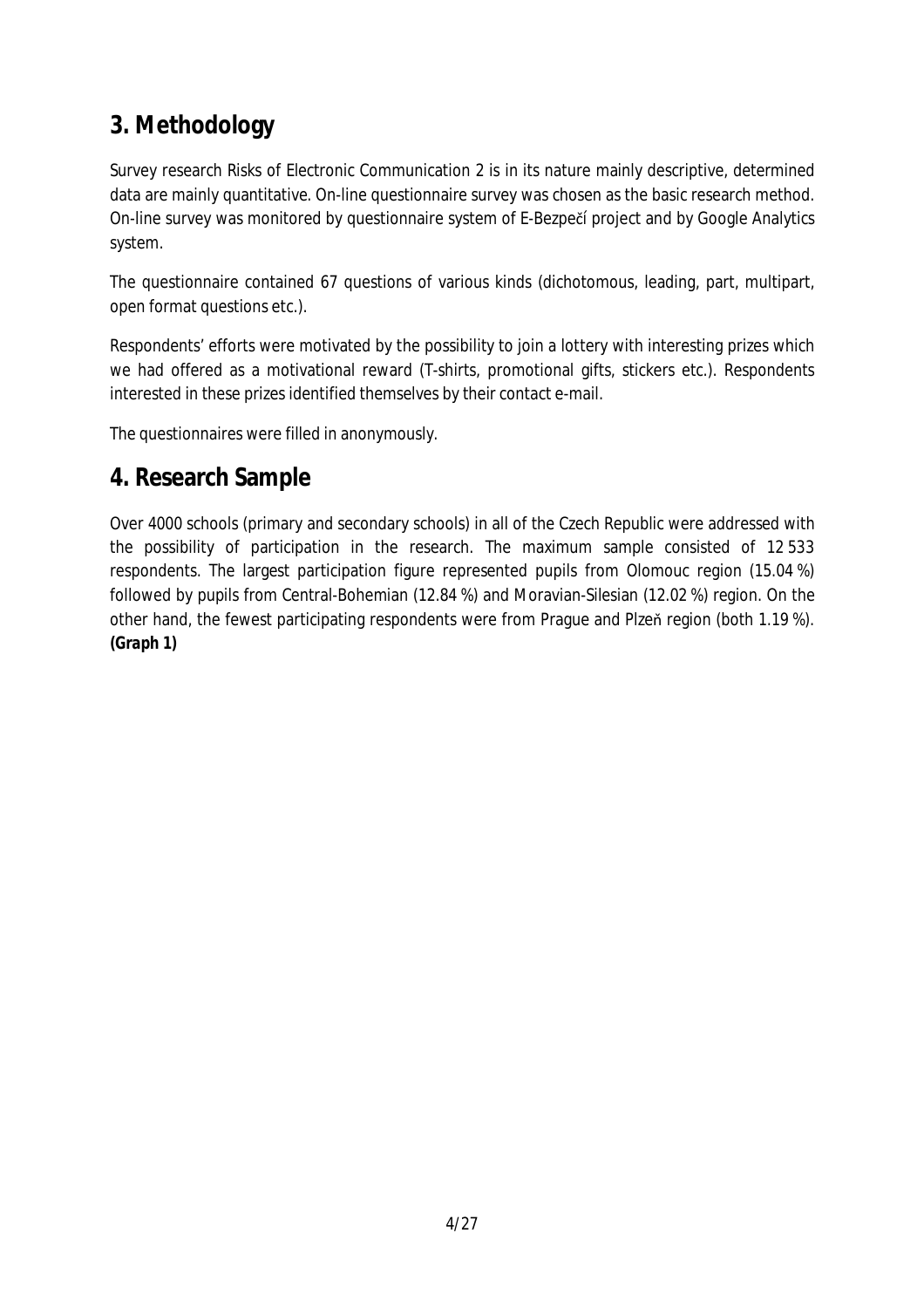*Graph 1 – Demographic Division of Respondents by Regions in the Czech Republic* 

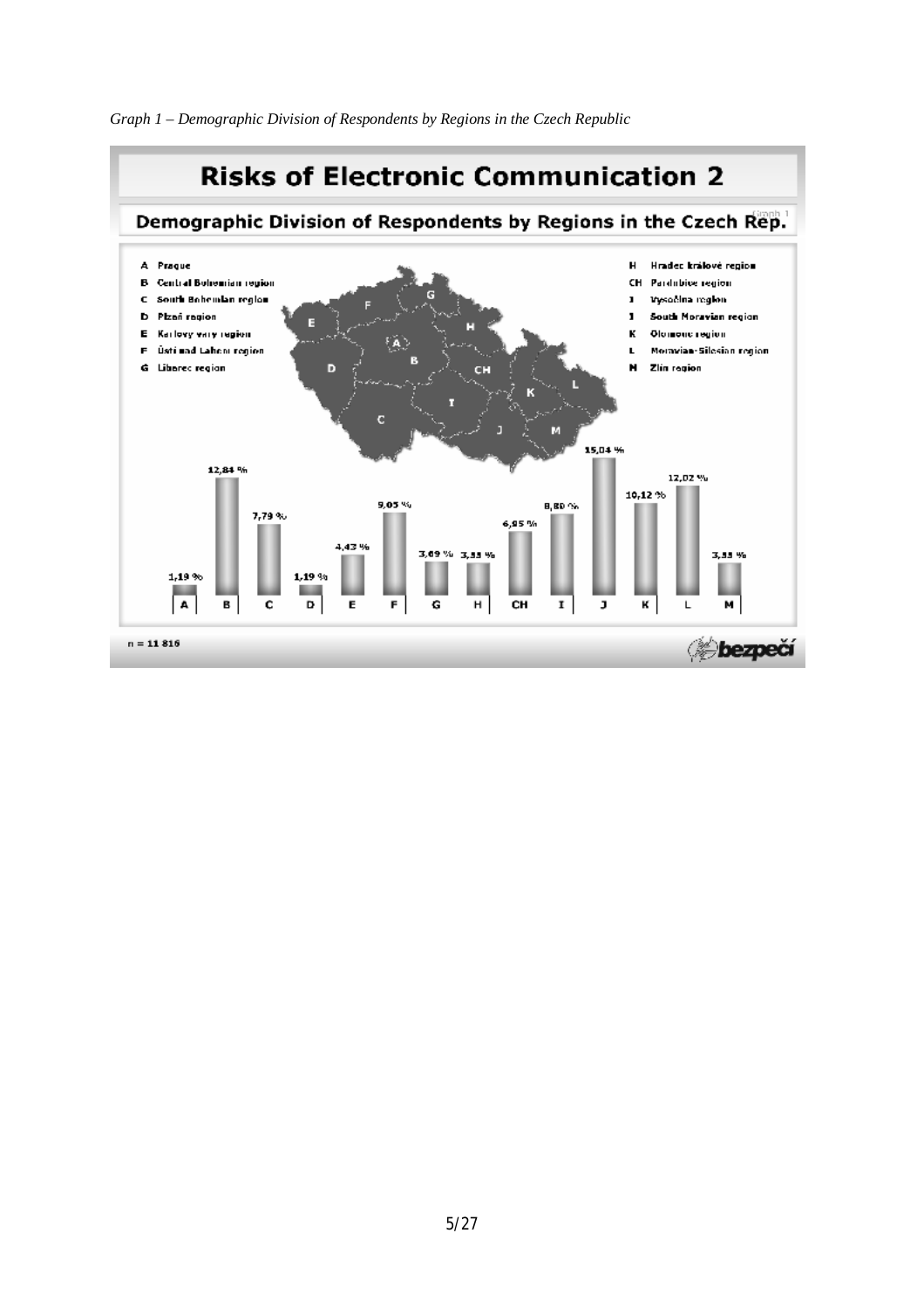The sample consisted of 47.17 % of boys and 50.83 % of girls. In terms of their age the sample was divided into 2 age categories matching the age of the 2nd and 3rd grade pupils.



*Graph 2 – Target Groups by Respondents' Age and Sex*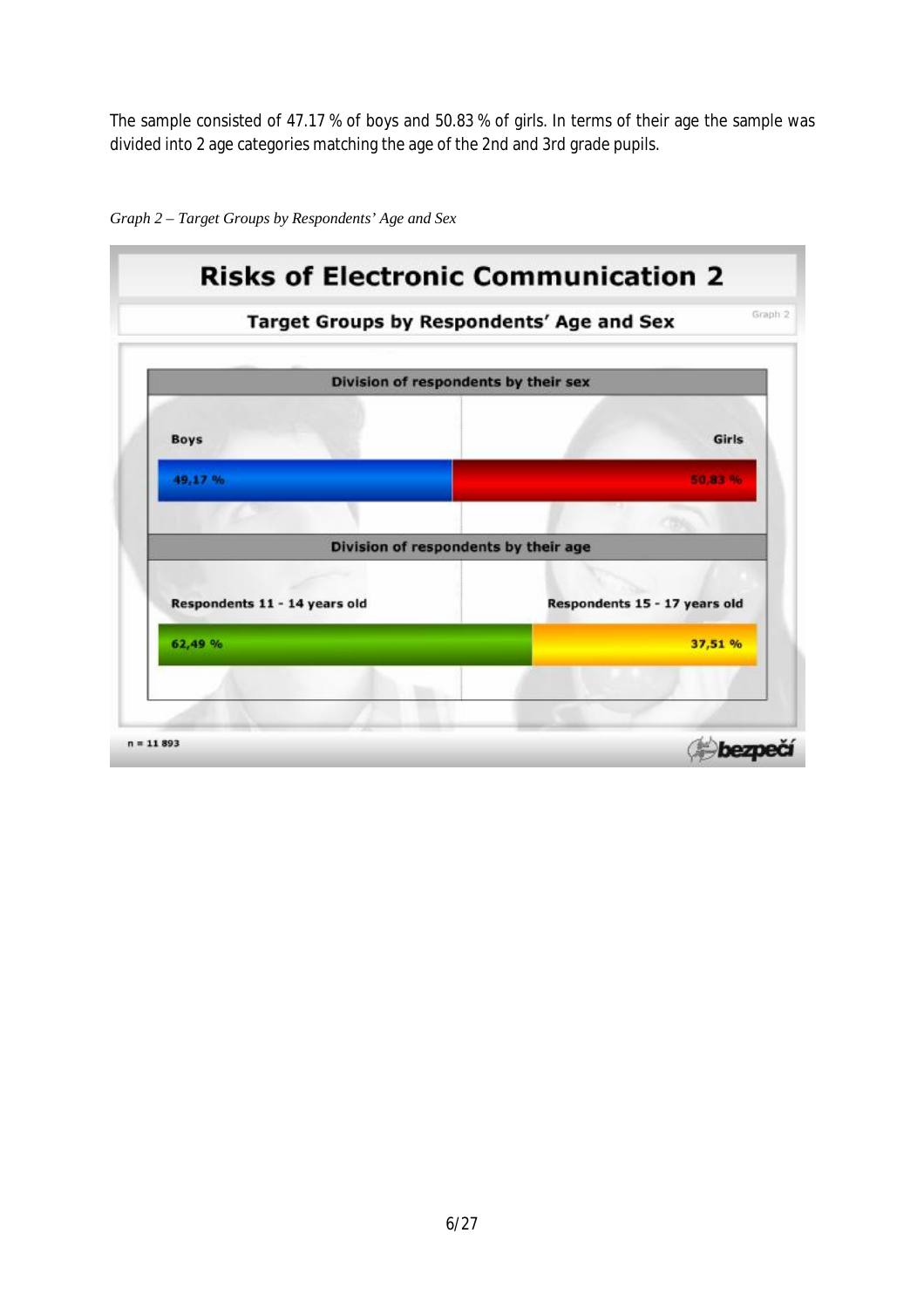## **5. Research result**

## **5.1 Cyberbullying<sup>2</sup>**

Cyberbullying is a serious issue pupils experience quite often, which is why this topic was dealt with in the most extensive part of the survey research. There were these particular manifestations of cyberbullying monitored within the research:

- humiliation, insulting, mockery or another form of verbal ridiculing,
- publication of humiliating records (photographs, video and audio records),
- threatening and intimidation
- blackmail
- breaking in an electronic account and its possible misuse (so called identity theft),
- harassment (e.g. by phoning, giving a drop call and spamming).

 $\frac{1}{2}$  **Cyberbullying** is a type of psychical bullying for which an information and communication technology is used by the aggressor (e.g. mobile phones, internet or pagers). There are many manifestations covered by the term cyberbullying (from Krejčí, V., 2009).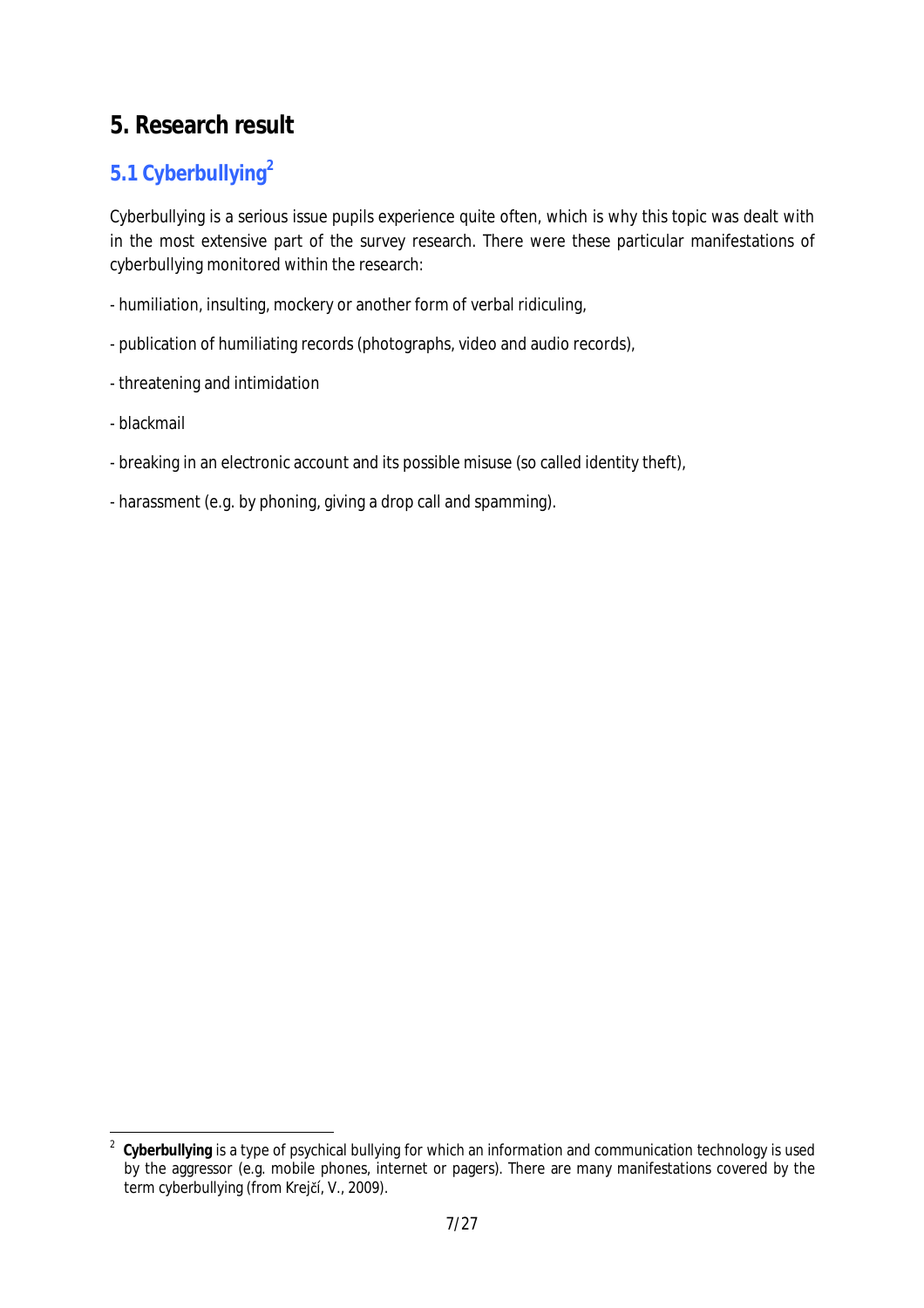#### **Cyberbullying of Children (Victims of Cyberbullying)**

The survey research shows that more than a half of children (59.38 %) have met cyberbullying in the position of victim. *(Graph 3)* Monitored manifestations, however, can differ in their intensity and time duration.

The questionnaire did not distinguish a difference between one-time and repetitive attacks. It was not monitored if a victim had experienced several attacks (by a group of unrelated aggressors) or if the attacks had been a combination of various manifestations of cyberbullying.



*Graph 3 - Cyberbullying of Children - Victims of Cyberbullying*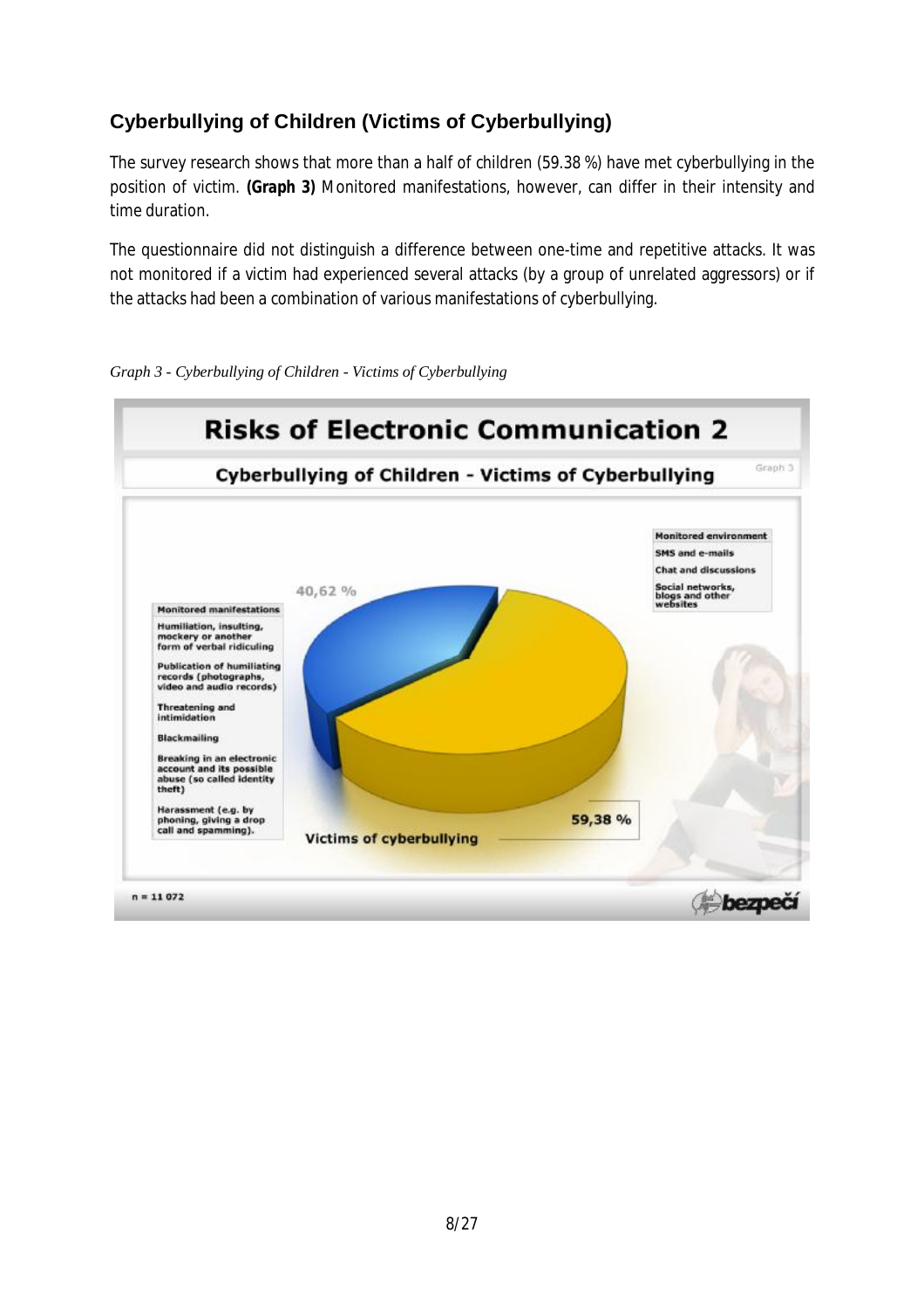In terms of monitored manifestations of cyberbullying, the most common problem is a verbal humiliation, insulting, mockery or another form of ridiculing (34.39 %) and breaking in an electronic account (32.78 %). 25,78 % of respondents feel being harassed in the form of perpetual paging (giving a drop call), spamming etc. 16.70 % of children have encountered threatening or intimidation by means of ICT. *(Graph 3a)*



*Graph 3a – Cyberbullying of Children – Victims of Cyberbullying (according to Manifestations)*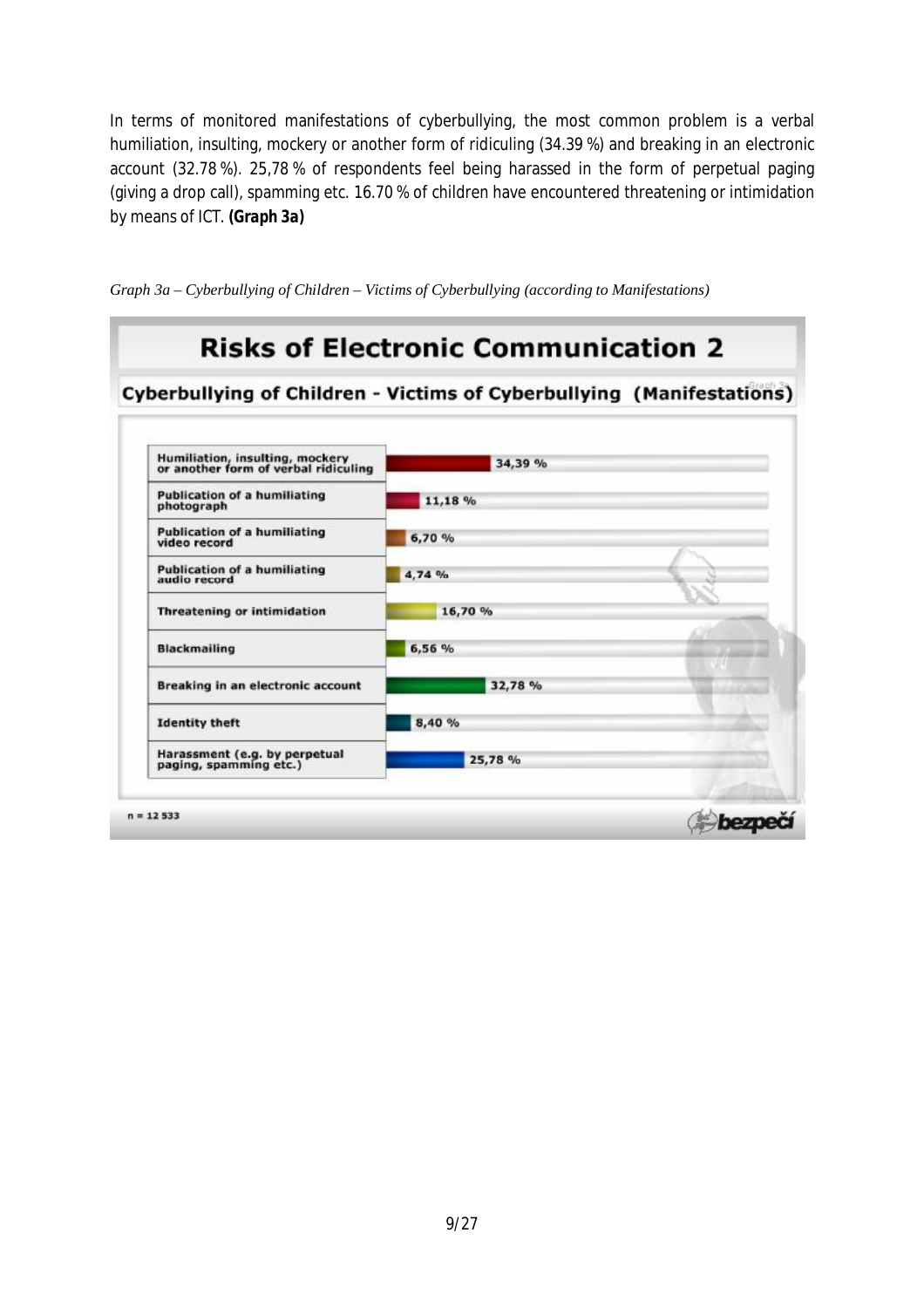#### **Cyberbullying of Children (Bullies)**

41.08 % of respondents admitted that they had tried some of the monitored cyberbullying manifestations. *(Graph 4)*

*Graph 4 - Cyberbullying of Children (Bullies)* 

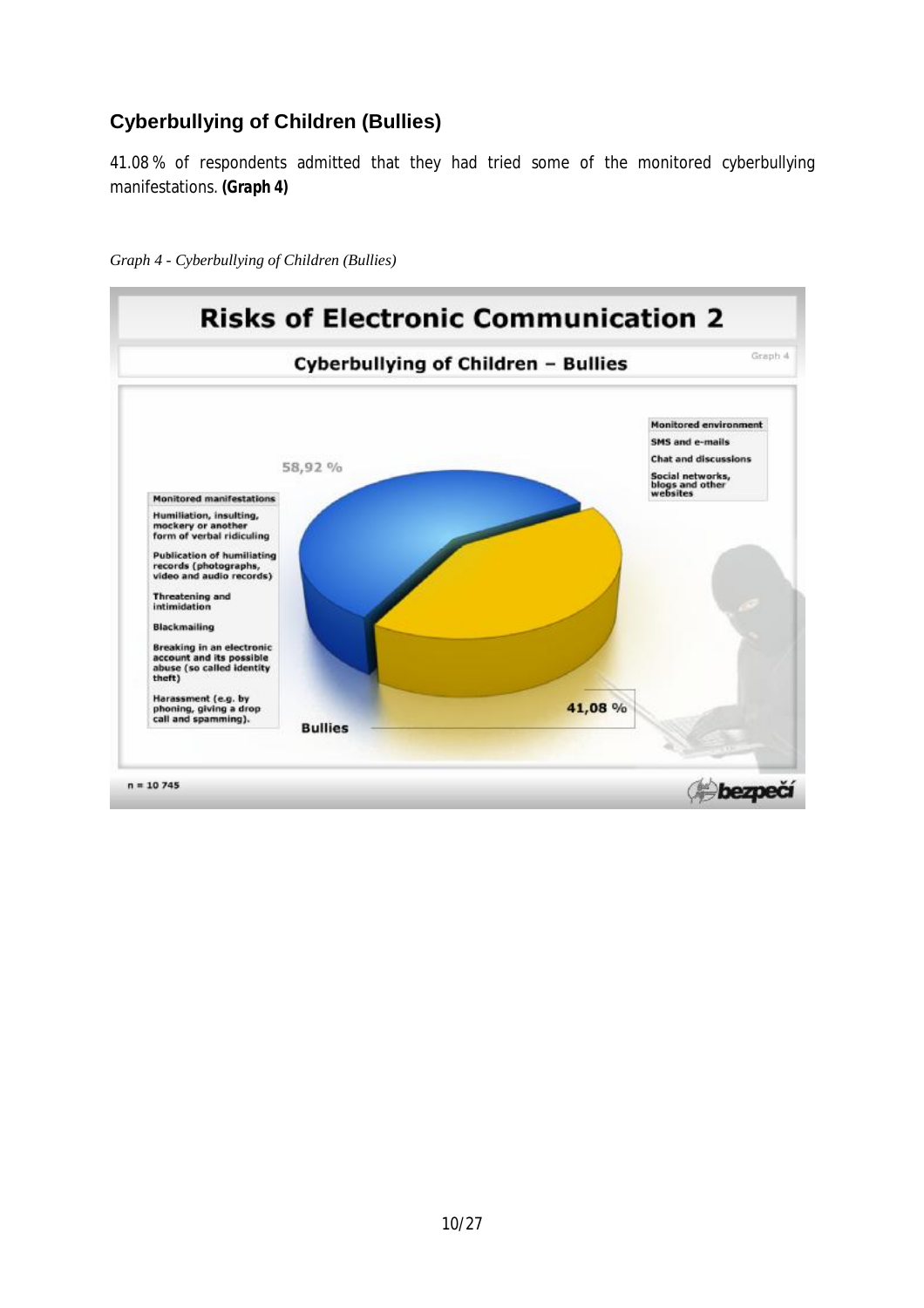Breaking in an electronic account (27.06 %) and humiliation, insulting, mockery or another form of verbal ridiculing (13.58 %) belong to the most common forms of attacks. *(Graph 4a)*



*Graph 4a – Cyberbullying of Children – Bullies (According to Manifestations)*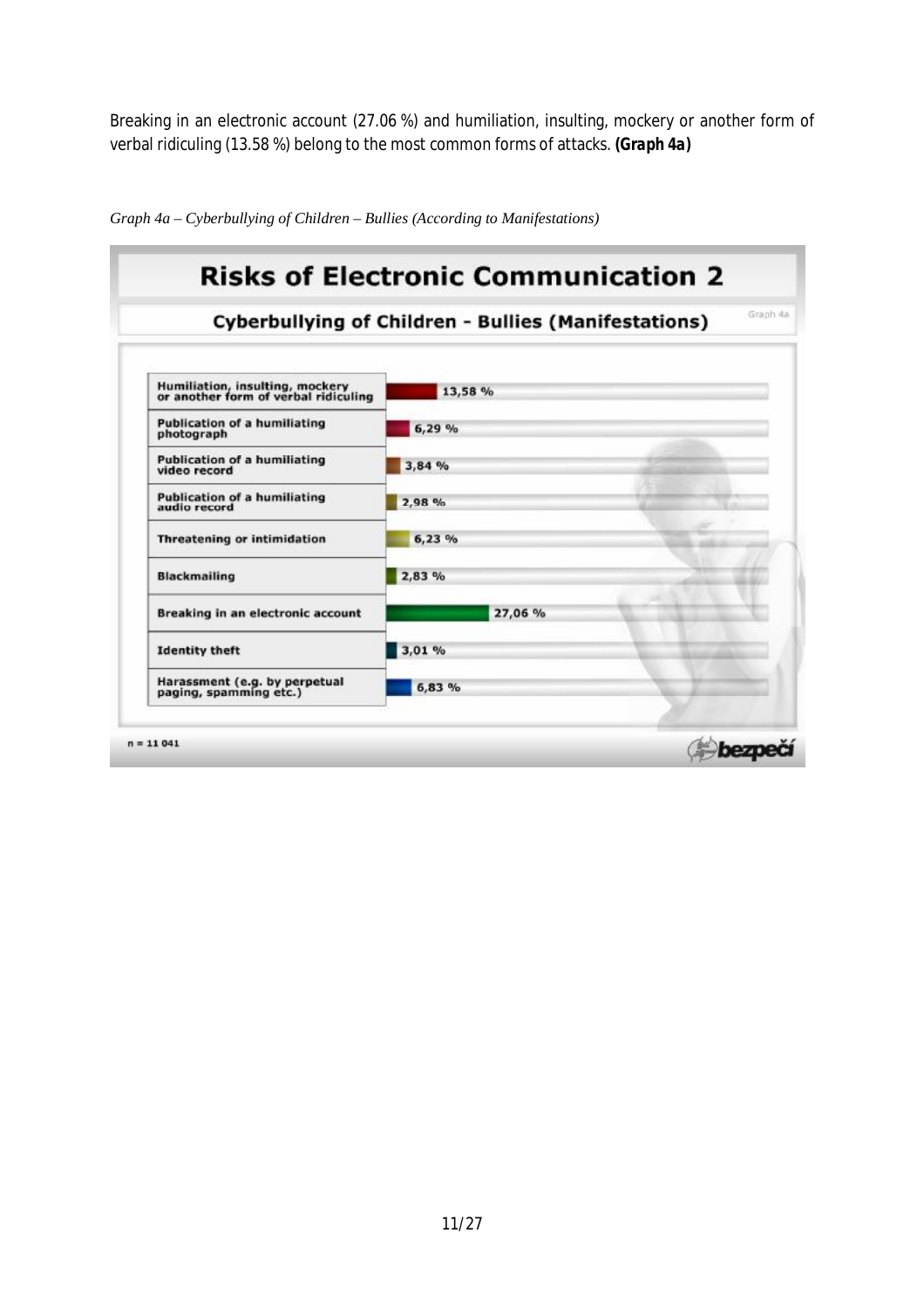#### **Cyberbullying of Children (Involvement of Other People in Dealing with the Issue of Cyberbullying)**

15.87 % of respondents would not consult any of the monitored cyberbullying manifestations with their parents. About a third of respondents would not turn to their teachers for help with dealing with the monitored issues (26.70 %). It is obvious that most of children would turn to their parents or teachers for help in a particular problematic situation. *(Graph 5)*



Graph 5 – Cyberbullying of children – Respondents Who Would not Inform Their Parents / Teachers about Any *of the Monitored Issues.*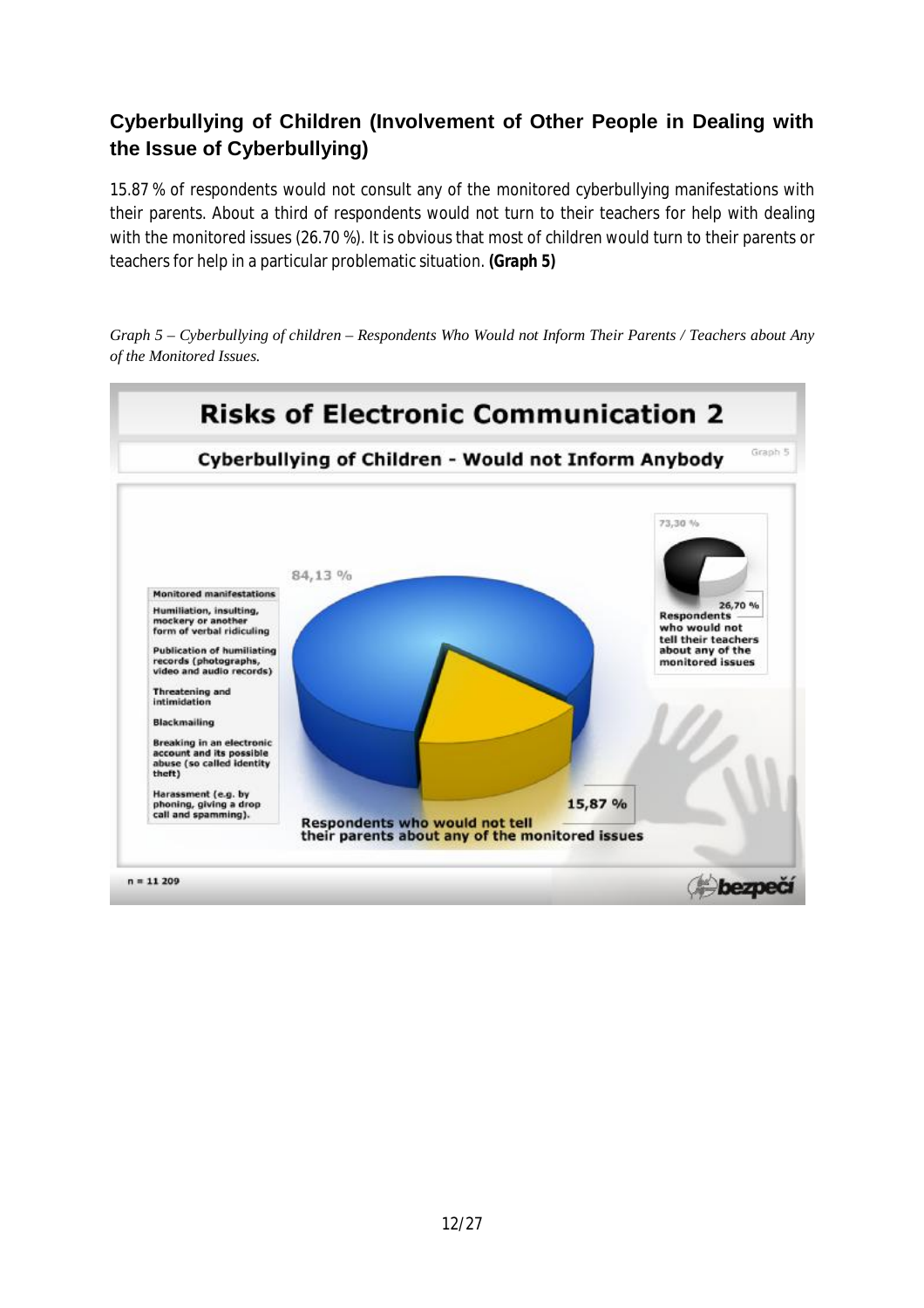Situation in particular manifestations of cyberbullying is depicted in the graph below. *(Graph 5a)*

Children would most often tell another person if they became a victim of blackmail (54.20 % parents, 41.50 % teachers) and threatening or intimidation (52.53 % parents, 40.03 % teachers). About a third of children would communicate other problems to their parents (figures range from 25.12 % to 35.89 %). 34.01 % would tell their teachers about problems with verbal humiliation, insulting, mockery or another form of verbal ridiculing, whereas a fifth to quarter of respondents would consult their other problems (figures range from 18.48 % to 24.66 %).

Observed data show that 10.28 % more respondents, on average, would turn to their parents than to their teachers.

*Graph 5a – Cyberbullying of Children – Where the Children Would Look for Help (Categorized by Manifestations)* 

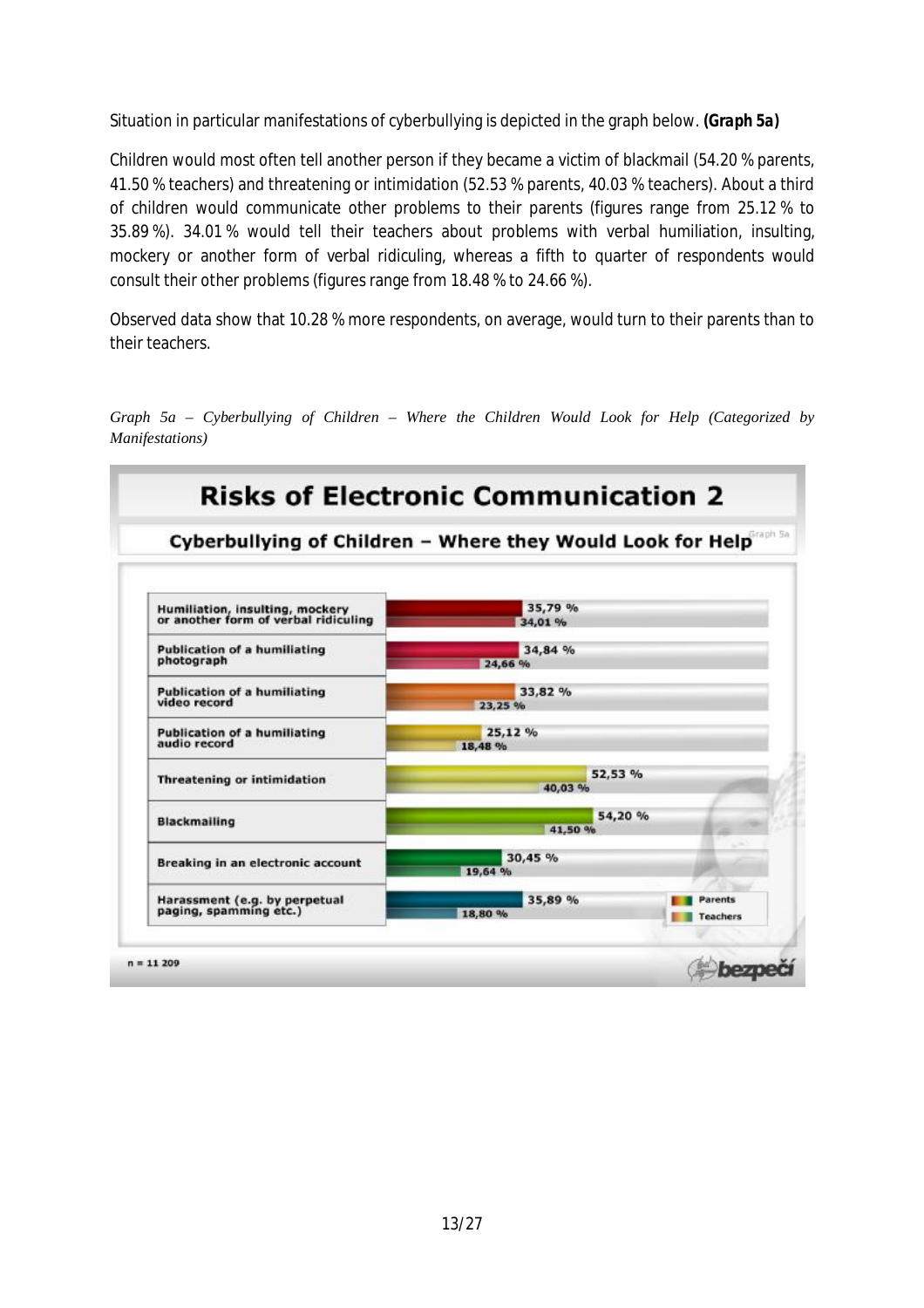#### **5.2 Virtual Communication with Unknown Persons**

Communication with unknown persons via the internet belongs to potentially hazardous behavior for a child can be exposed to various manipulations. For instance, cybergrooming<sup>3</sup> is one of examples of dangerous manipulations.

It was determined in the research that the above mentioned kind of communication had been sought by 57.60 % of questioned children. 31.15 % of respondents are willing to add unknown persons to their contacts / friends etc. by request. *(Graph 6)*



*Graph 6 - Virtual Communication with Unknown Persons* 

 $\overline{a}$ 3 C**ybergrooming** denotes a manipulative behavior of internet users which is supposed to raise confidence and prepare the victim for a meeting where sexual abuse, torture or manipulation (forcing to stealing or terrorism etc.) can take place. (In Kopecký, K., 2008-2010).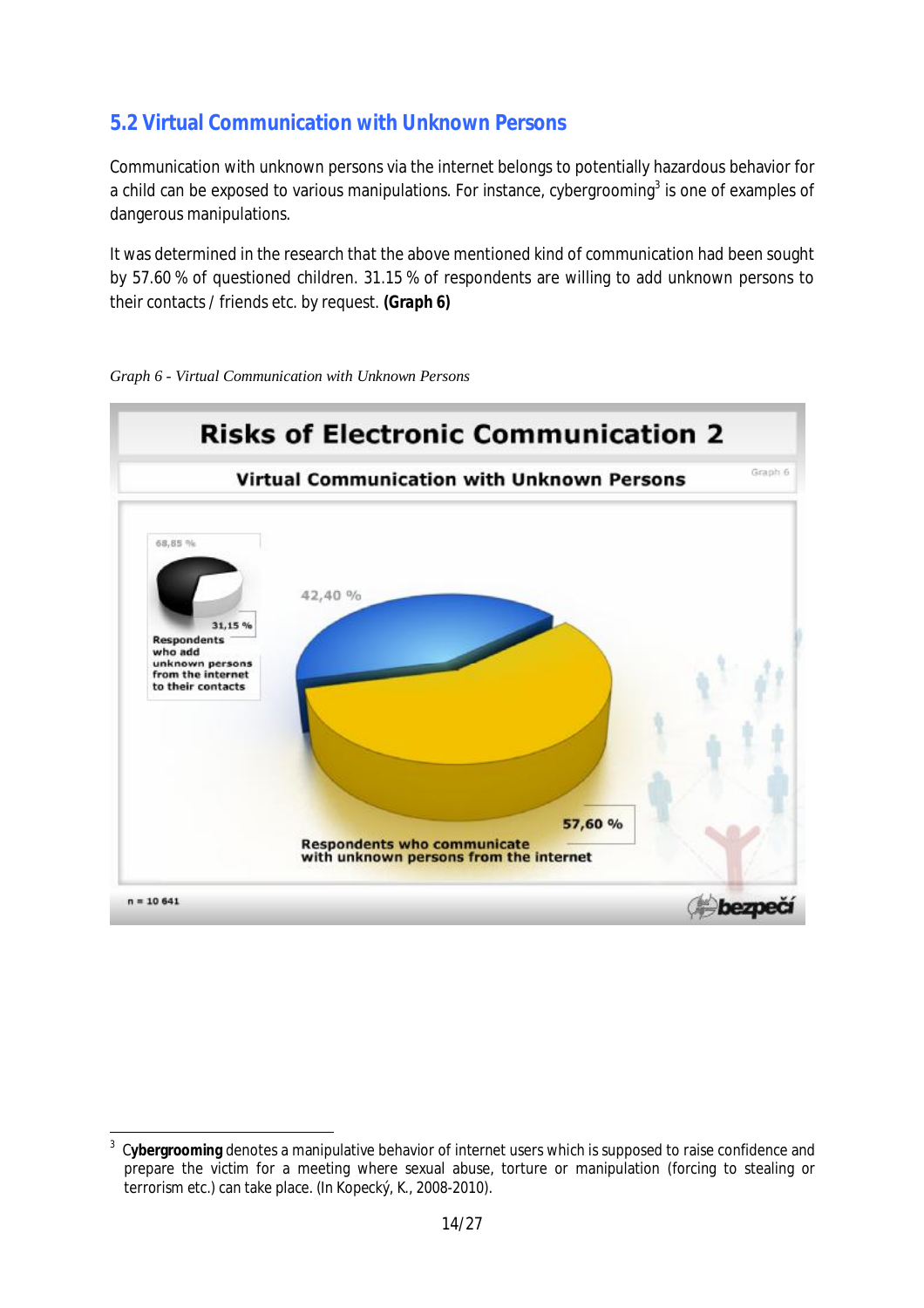Within the course of this kind of communication, a number of respondents were asked to act in a way that could expose them to certain danger. E.g. 25.25 % of children communicating with unknown persons via internet were asked not to tell anyone that they were communicating with a particular person or what the content of their conversation was. This can be regarded a warning signal of something unsound taking place in the communication. Children communicating with unknown persons are often asked to send a photograph of their face (66.2 % of respondents). 37.75 % send such a photograph afterwards. 43.48 % of the children were asked to meet in person and 22.89 % of children agreed and met the unknown person in the real world. *(Graph 6a)* 



*Graph 6a – Virtual Communication with Unknown Persons*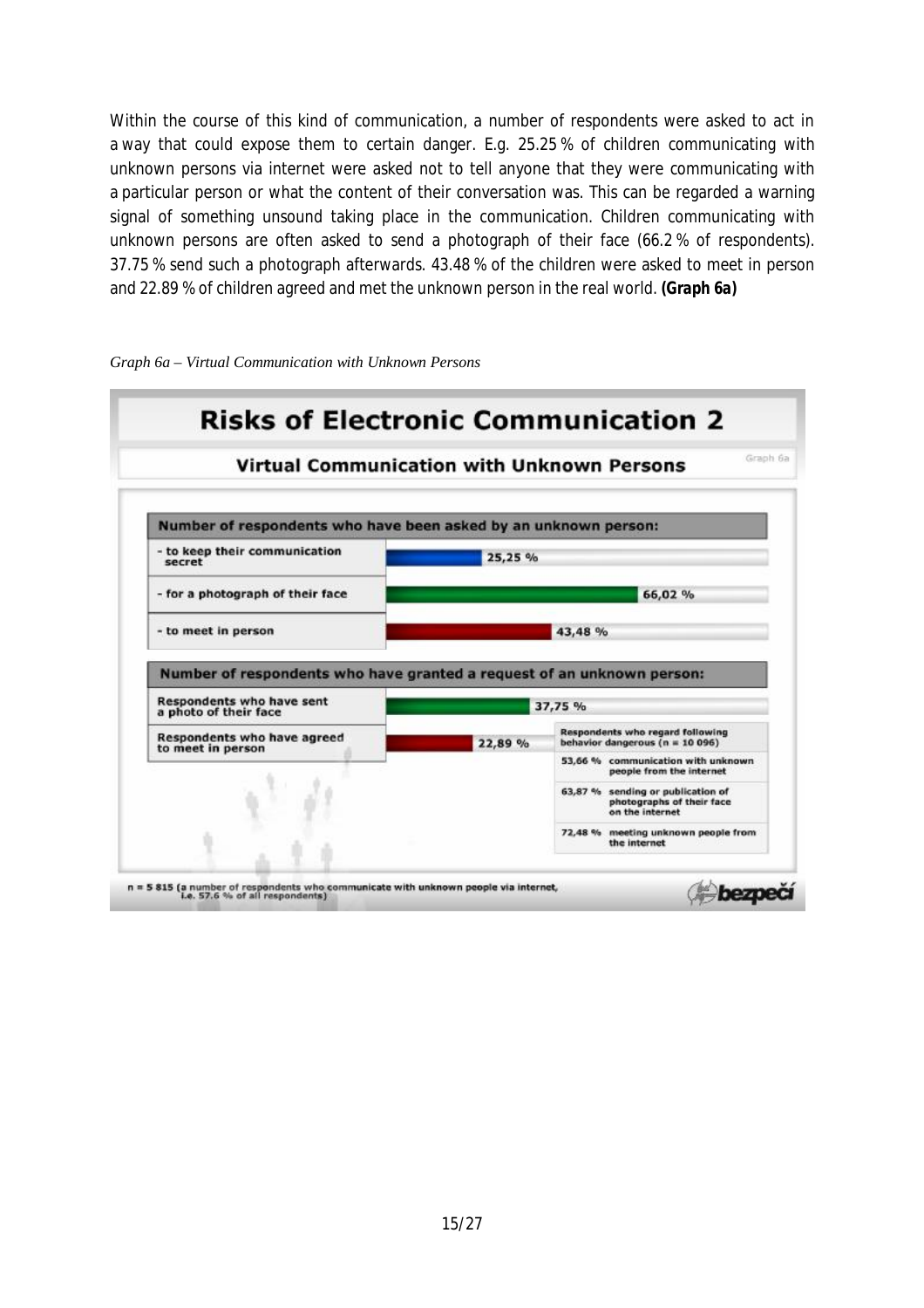39.09 % of respondents would be willing to meet in person, in case that they were asked to. They would tell mainly their friends, siblings or another minor about the plan to meet an unknown person (69.88 % of respondents). 44.35 % would tell their parents. 19.84 % would tell nobody. *(Graph 6b)* 



*Graph 6b – Personal Meeting with an Unknown Person from the Internet*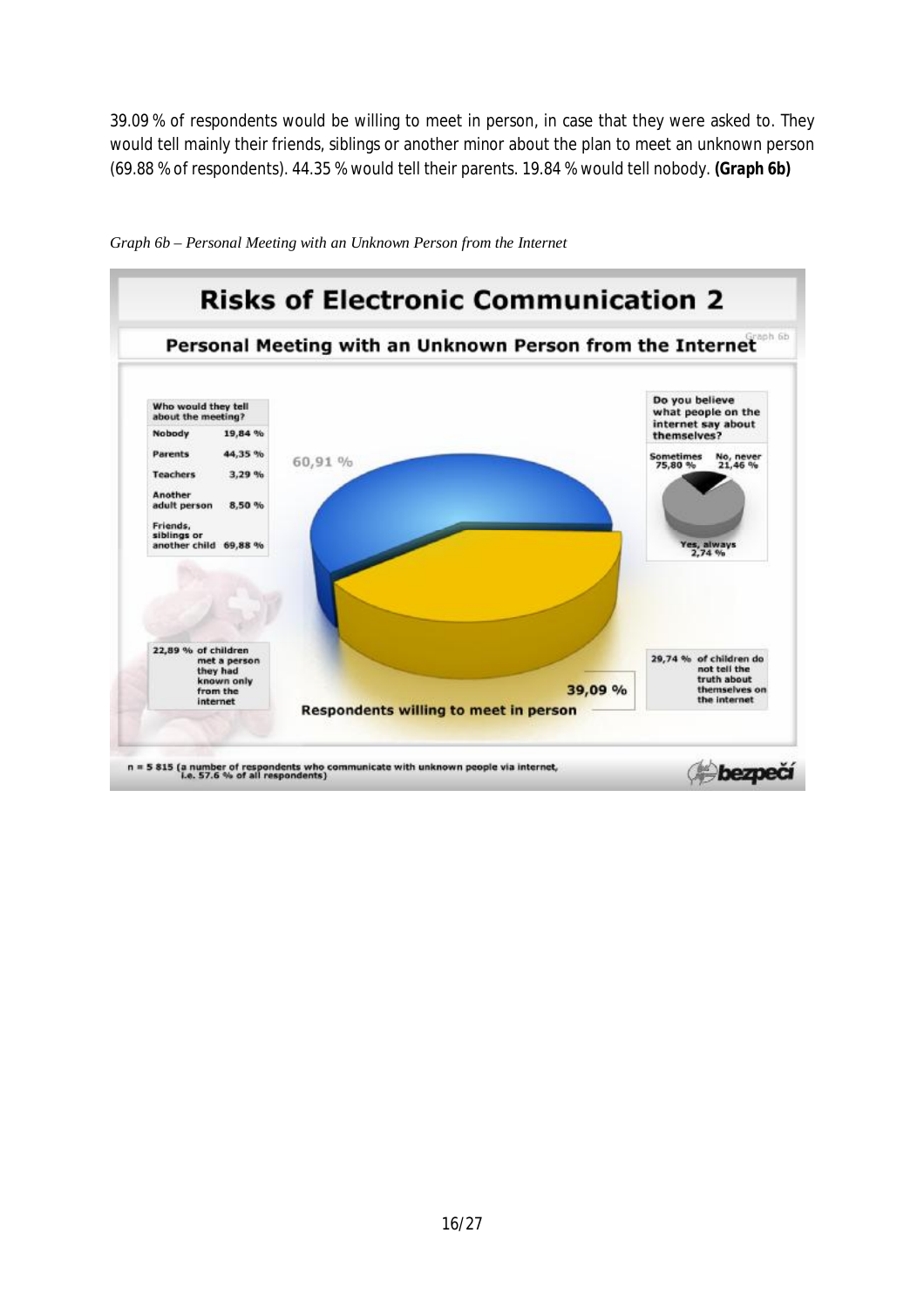#### **5.3 Sharing Personal Data within Internet Services**

Sharing personal data is another risky element of virtual communication. These sensitive data can be easily misused for various pathologic communication practices, e.g. cyberbullying (especially in the form of blackmail) cybergrooming or cyberstalking, but also for pathologic, even criminal activity (e.g. using of these data by burglars).

Respondents were asked to share these data:

- their name and surname,
- photograph of their face,
- their address,
- phone number,
- e-mail address,
- contact data VoIP<sup>4</sup> (e.g. Skype) or IM<sup>5</sup> (e.g. ICQ),
- e-mail account password,
- personal identification number,
- credit card PIN.

Two forms of sharing personal data were monitored by the survey research:

1. Sharing or publishing personal data freely on the internet (hereinafter "publishing").

2. Sending or giving these data to persons within virtual communication (hereinafter "sending"). These data could be sent to an unknown person after some time of communicating, in return for reward etc.

 4 **Voice over Internet Protocol (VoIP)** is a technology for transfer of digitalized voice via computer net or another medium applicable for the protocol.

<sup>5</sup> **Instant Messenger (IM)** is an internet service allowing users to see which of their friends are on-line at the moment and, if they need to, send messages, chat, re-send files between users etc. Its main advantage over usage of e.g. e-mail consists in the principle of sending and receiving messages in the real time (a message is delivered in a very short time, mostly within the scope of hundreds of milliseconds.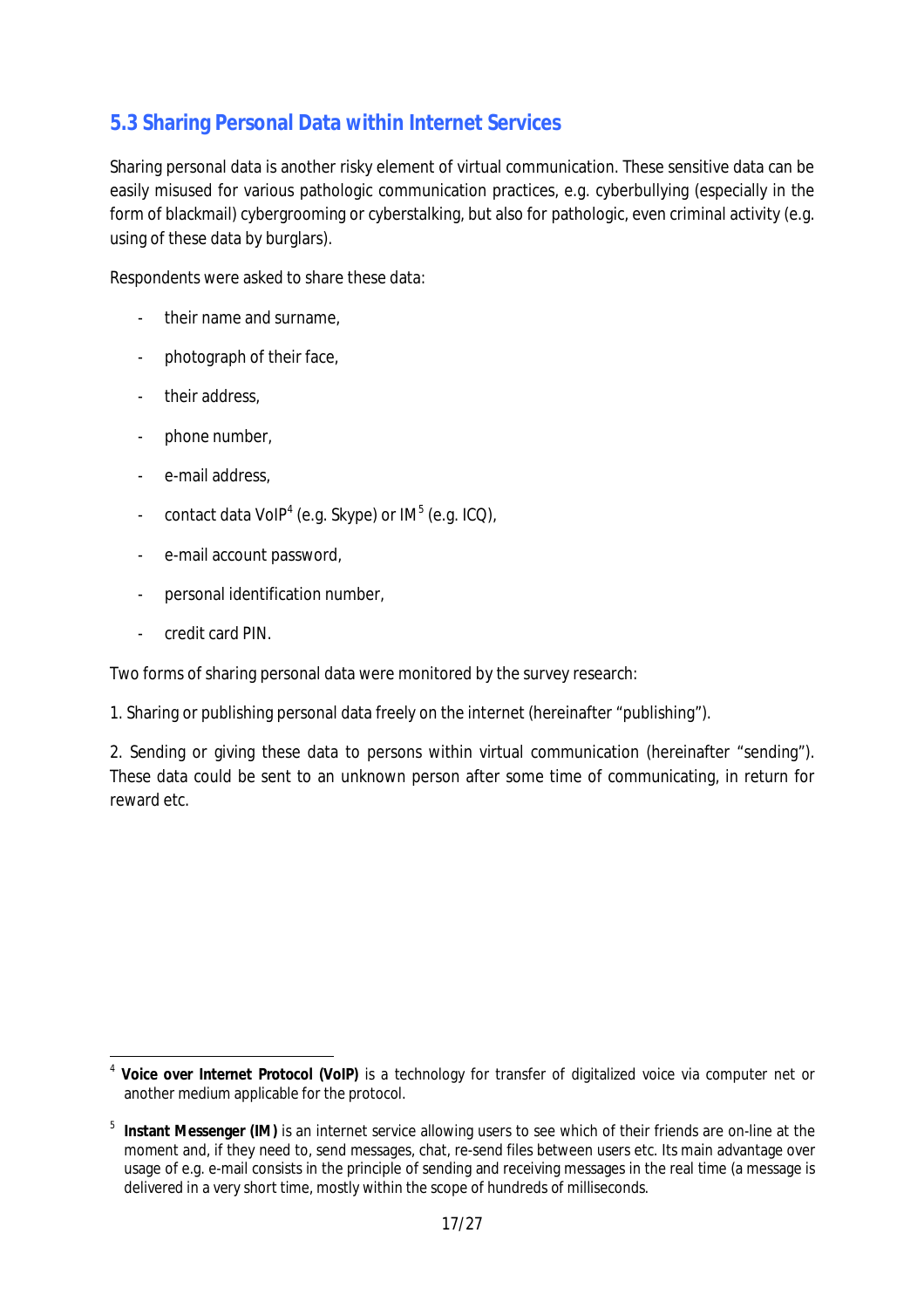The research shows that respondents publish a variety of risky personal data freely on the internet, which practically means that basically anyone can look through these data. In case of most monitored data the percentage of freely published data exceeds the percentage of data sent to unknown persons within virtual communication. Phone numbers, VoIP or IM contact data and PIN codes for credit cards are exceptions. *(Graph 6)* 

When rating various personal data, it is necessary to consider a different risk-rate of these data and the level of danger related to their disclosure. Following data are included among risky personal data:

- data which can be used for tracing a child in the real life (e.g. 72.97 % of respondents publish their name and surname, 60.22 % of respondents send their name and surname. 15.86 % of respondents publish their address and 15.11 % send it),

- data that create a communication channel (e.g. e-mail address is published by 63.19 % and sent by 47.26 % of children, VoIP or IM contact data are published by 29.51 % and sent by 32.63 % of respondents, phone number is published by 22.80 % and sent by 36.41 % of respondents),

- data that allow the aggressor to access somebody else's account (these data are, compared to the previous cases, shared by much smaller number of respondents – published by 1.47 % and sent by 3.82 % of respondents). *(Graph 7)*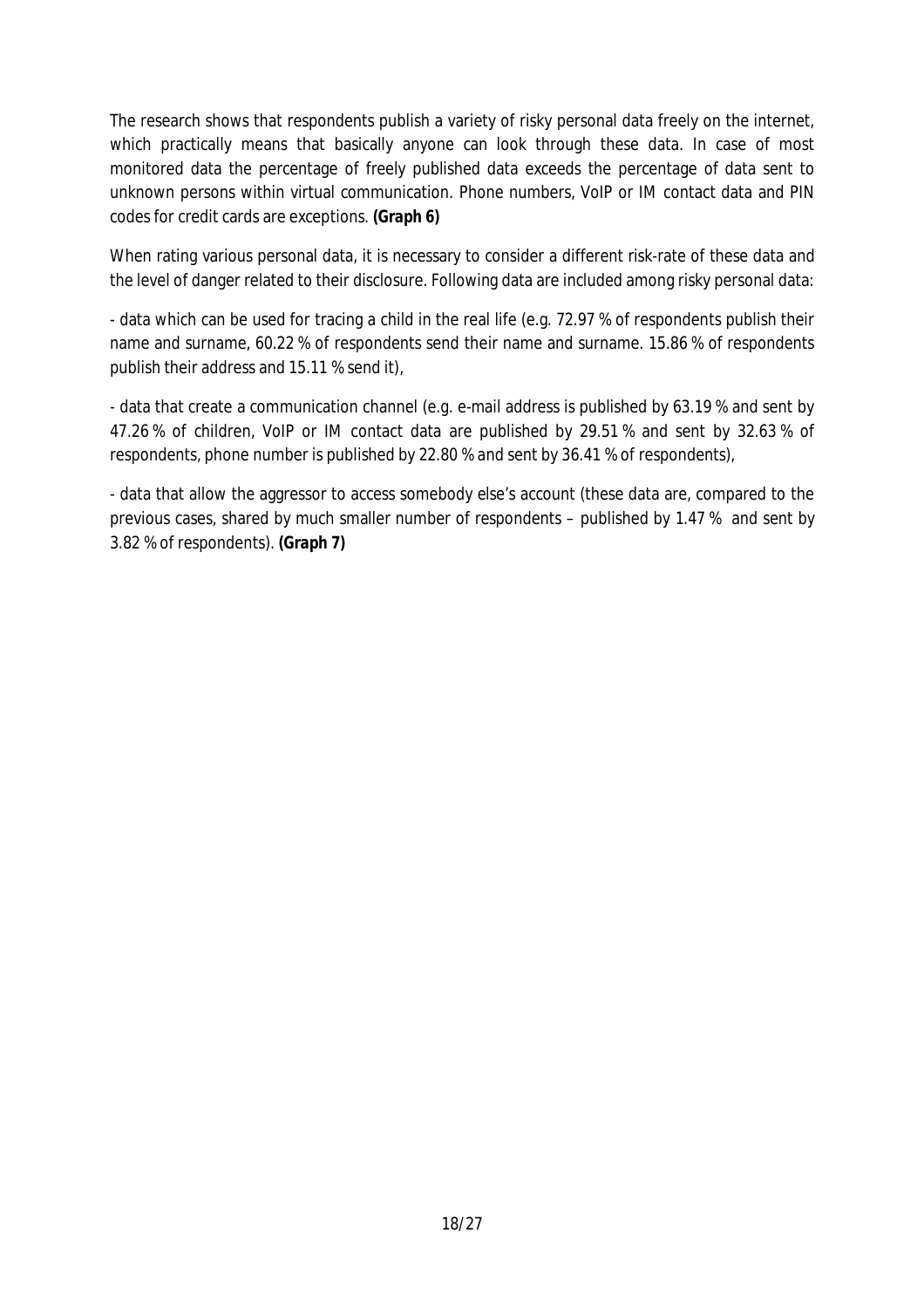Special attention should be paid to sharing of photographs since a case study shows that photographs of children's faces are an efficient device used for blackmail leading to sexual violence against children etc. The survey research determined that 53.15 % share freely a photograph of their face and 37.49 % are willing to give it to an unknown person on the internet. *(Graph 7)* 

|                                                                     | Sharing of Personal Data on the Internet |                                                 |  |
|---------------------------------------------------------------------|------------------------------------------|-------------------------------------------------|--|
| Personal data that can be used for tracing a child in the real life |                                          |                                                 |  |
| Name with surname                                                   | 72,97 %<br>60,22 %                       |                                                 |  |
| Photograph of the face                                              | 53,15 %<br>37,49 %                       |                                                 |  |
| <b>Home address</b>                                                 | 15,86 %<br>15,11 %                       |                                                 |  |
| <b>School address</b>                                               | 8.05 %<br>0,96 %                         |                                                 |  |
| Data that create a communication channel                            |                                          |                                                 |  |
| <b>Telephone number</b>                                             | 22,80 %<br>36.41 %                       |                                                 |  |
| <b>E-mail address</b>                                               | 63,19%<br>47,26 %                        |                                                 |  |
| VoIP or IM contact data                                             | 29.51 %<br>32.63 %                       |                                                 |  |
| Personal data that allow the attacker to access a victim's account  |                                          |                                                 |  |
| E-mail account password                                             | 2,97 %<br>2.12%                          |                                                 |  |
| <b>Credit card PIN code</b>                                         | 1,47%<br>1,51 %                          | data published freely<br>on the internet        |  |
| Personal identification number                                      | 3,82 %<br>3.53 %                         | data sent to unknown<br>persons on the internet |  |

*Graph 7 – Sharing of Personal Data*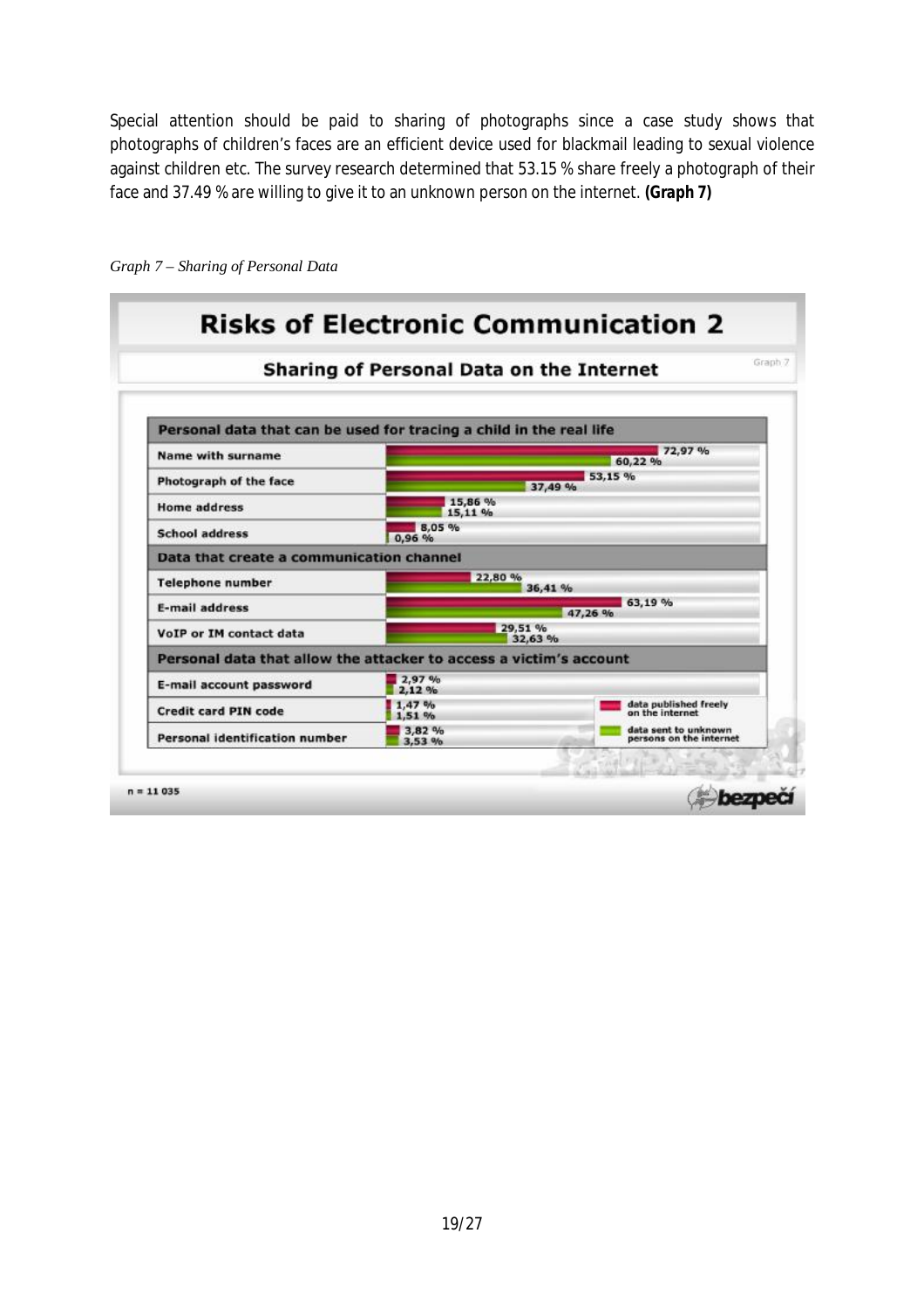## **Sexting**<sup>6</sup>

Another thing monitored in the research was respondents' willingness to share or to send a photograph or a video record with sexual content via mobile phone or an internet service. Specifically, it was a record of naked or partially naked body of the respondents. This activity is called sexting which falls within the group of hazardous activities associated with virtual communication as these materials can be used as a device for blackmail, humiliation or defacing of a victim.

Answers showed that 10.44 % of children had sent a photograph or a video record with sexual content to another person at least once. 9.15 % share this kind of depiction freely on the internet. Another fact we were interested in was whether the children regarded this behavior dangerous – that was confirmed by 71.18 % of respondents. *(Graph 8)*

 $\overline{a}$ 6 The term **sexting** denotes sending of messages, photographs or video records with sexual content, whose aim is mainly to start a relationship between the sender and receiver or to make the relationship more exciting.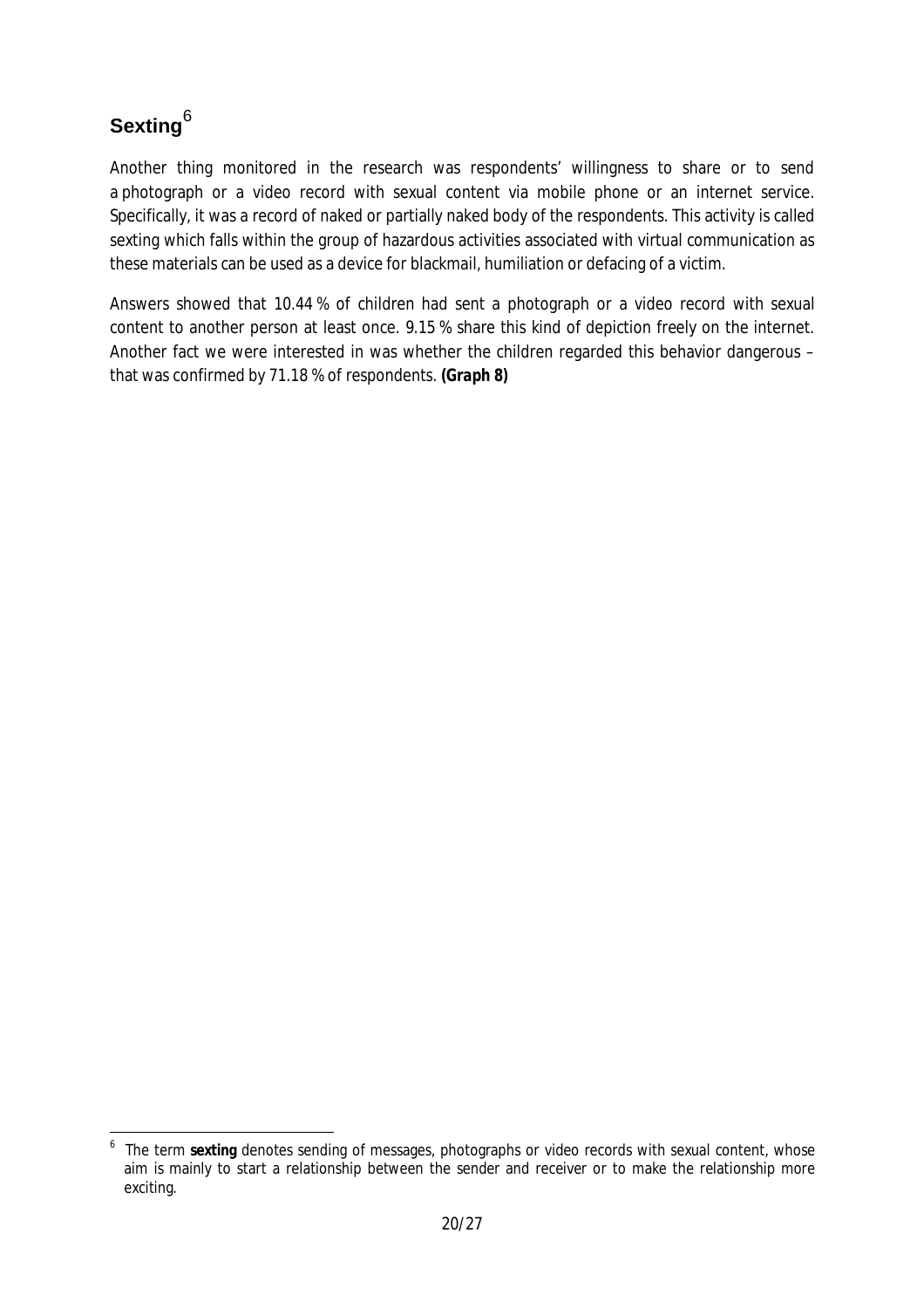

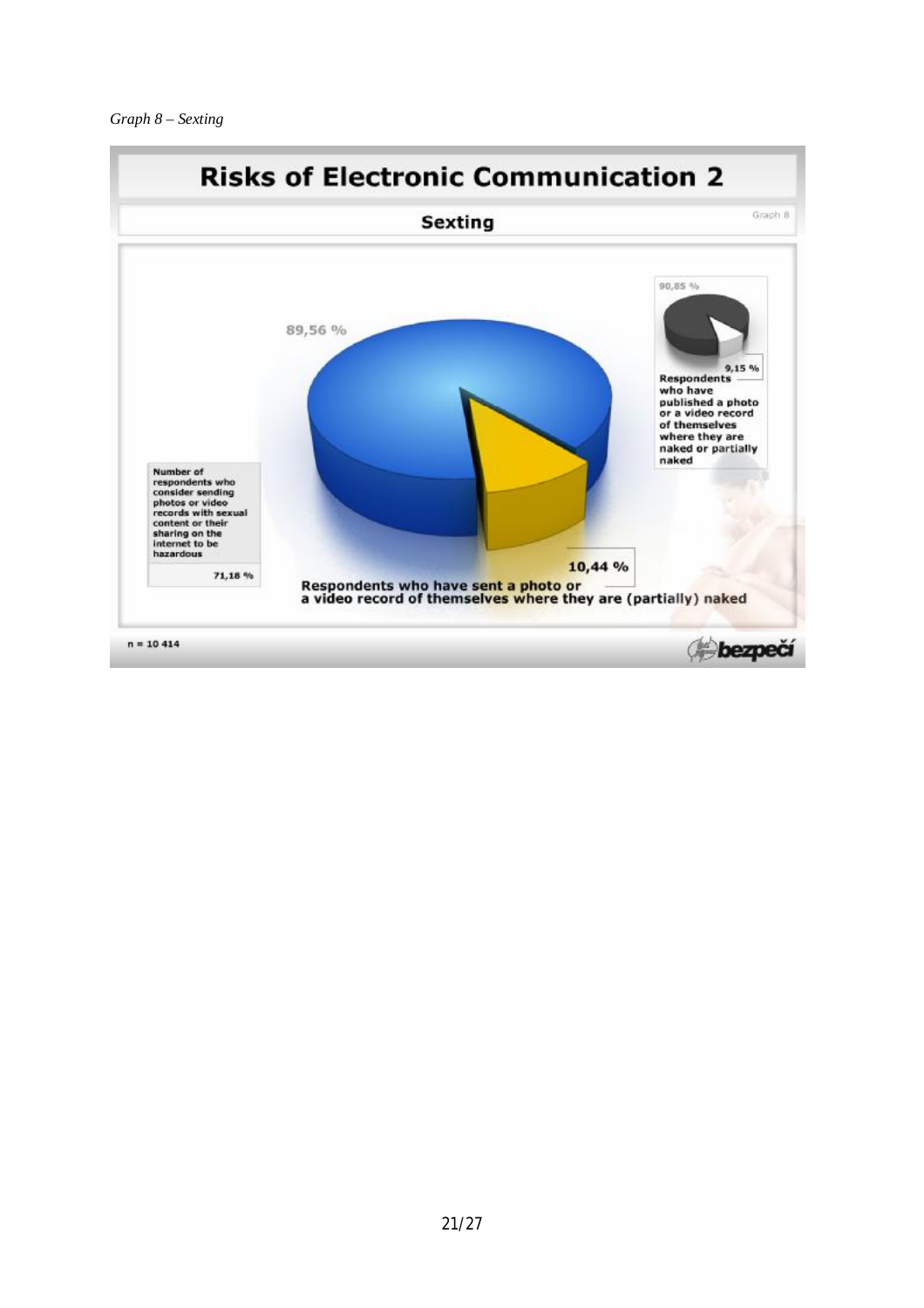#### **5.4 Potentially Hazardous Virtual Environments**

Within the survey research we directed our attention also on virtual environments which are, according to the case study, misused as devices for realization of hazardous communication practices or which are somehow associated with hazardous virtual communication.

On the basis of the analysis, 3 forms of potentially hazardous environments were chosen and we matched them to the most known and most used examples of particular portals. Those were:

- social networks,

- web storages,

l

- portals focused on a child-user.

#### **Social networks**<sup>7</sup>

In recent years, social networks have been on the rise, they have lots of supporters and fans all over the world. Aside from advantages they provide, they pose a certain risk resulting mainly from sharing personal data, personal photographs or video records, easy access and users' anonymity. Social networks provide a great environment for social engineering<sup>8</sup> and dangerous communication practices; e.g. cyberbullying, sexting, cybergrooming, cyberstalking etc.

<sup>7</sup> **Social network** denotes an information network provided by internet portals which allows users to create virtual communities. Social networks offer space for presentation of people, communication, establishing of social relationships, education, commerce (advertisement, marketing, social engineering) or any other human activity that can be performed virtually.

<sup>8</sup> **Social engineering** is a way of manipulating people in order to perform a certain action or gain certain information. The term is commonly used for an illegal fraud or fraudulent behavior whose aim is to gain secret information of an organization or access to a company's information system.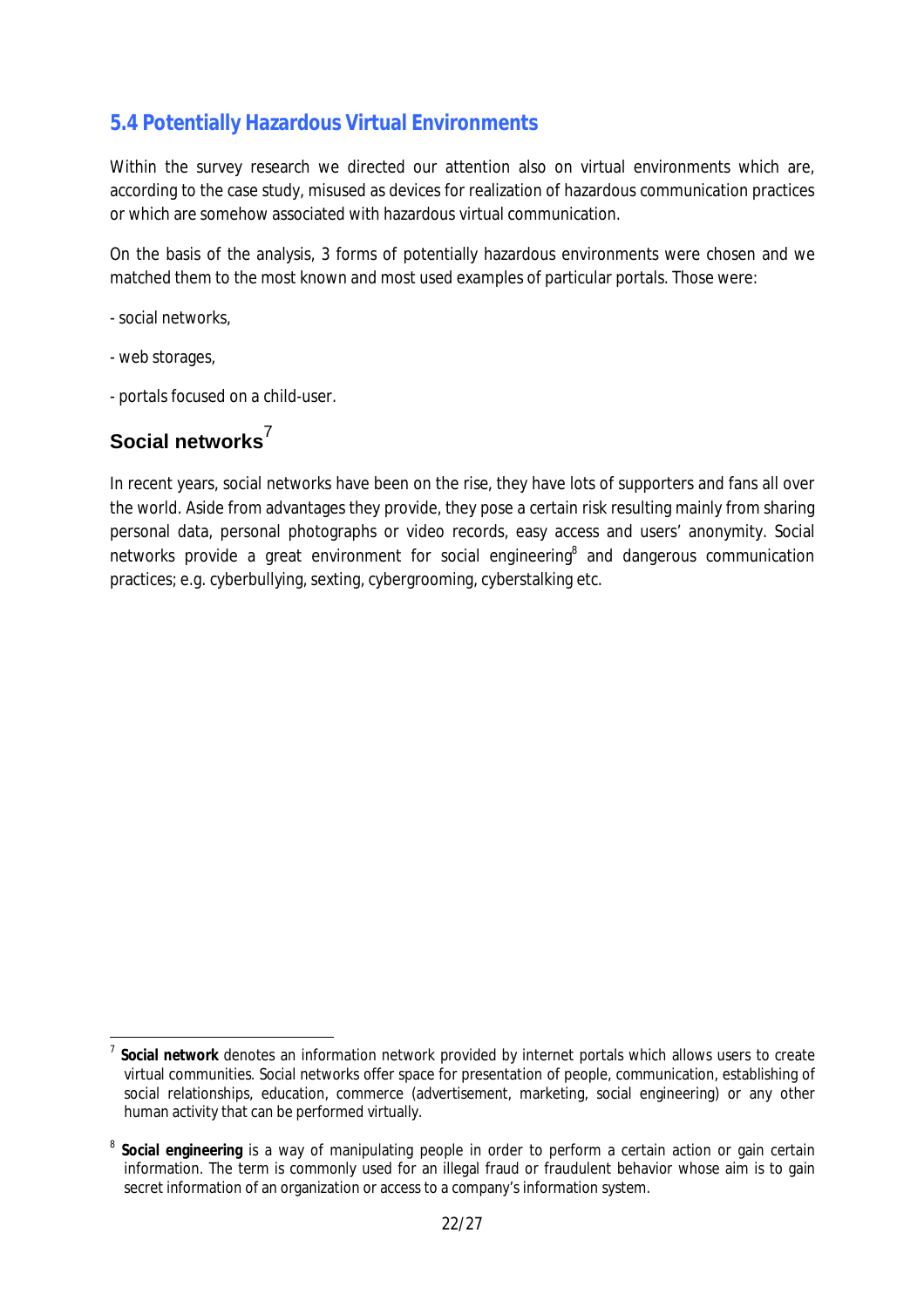95.36 of respondents stated that they knew at least one of the mentioned social networks. Following social networks were monitored within the research: Facebook, Myspace, Twitter, Badoo, Bebo, Linkedln, Libimseti.cz and Spoluzaci.cz. **90.00 % of children have their account on one of the mentioned social networks.** *(Graph 9)* 



*Graph 9 – Social Networks*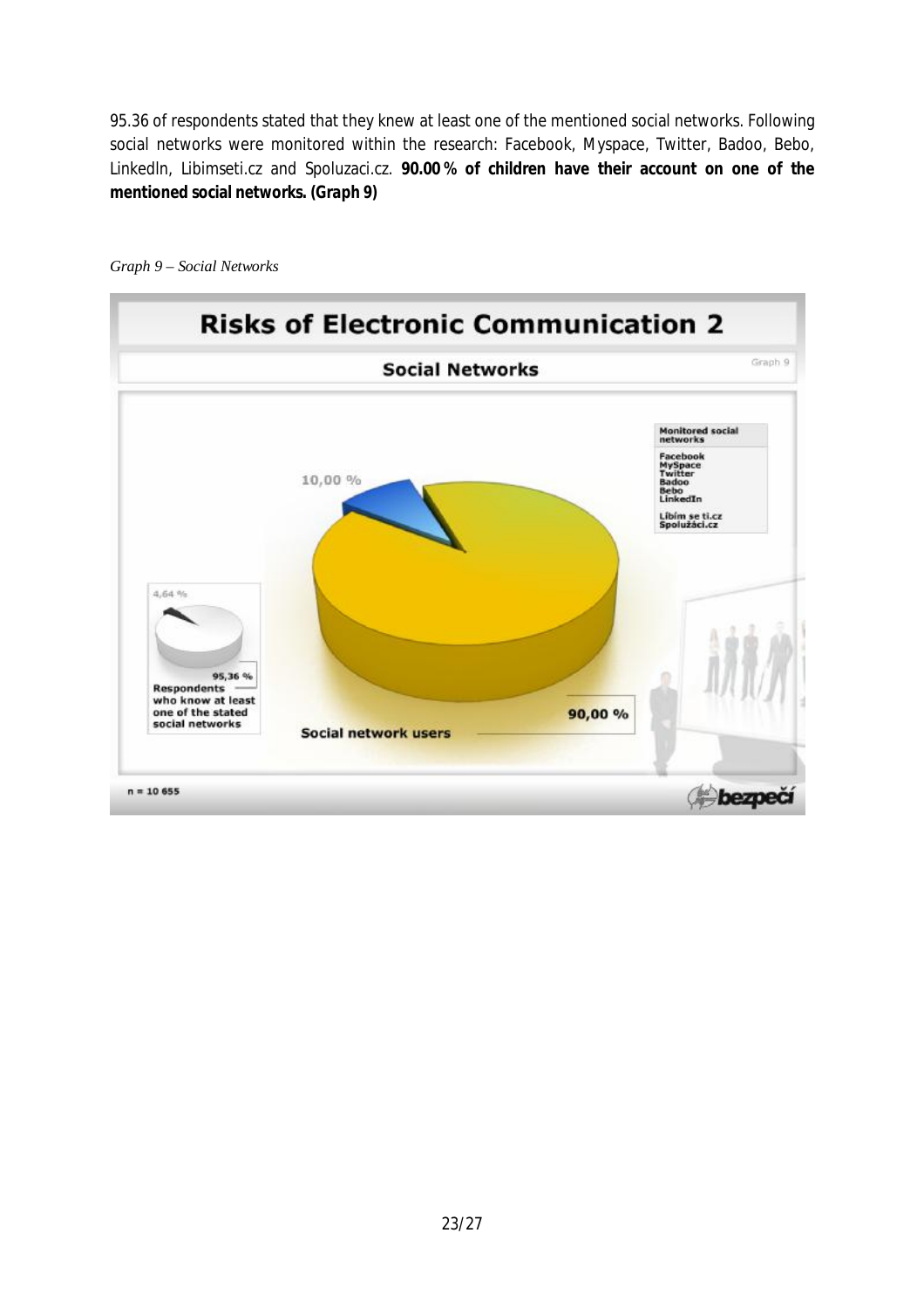The most known and most spread network among users is the American network Facebook (94.14 % of respondents stated that they knew it. 79. 21 % have a Facebook account.) The most known and used social networks among Czech ones are Spoluzaci.cz (74.71 % know it and 50.07 % use it) which rated second in the overall summary and Libimseti.cz which rated third (51.63 % of children know it and 21.38 % use it). *(Graph 9a)* 

| <b>Social Networks</b> |                   |                    |                                                                                      |  |
|------------------------|-------------------|--------------------|--------------------------------------------------------------------------------------|--|
| Facebook               | facebook          |                    | 79,21 %<br>94,14 %                                                                   |  |
| <b>MySpace</b>         | ₩ myspace.        | 10,05 %<br>35,60 % |                                                                                      |  |
| <b>Twitter</b>         | <b>cwilder</b>    | 8,12 %<br>26,46 %  |                                                                                      |  |
| <b>Badoo</b>           | bod <sub>Oo</sub> | 9,77%<br>24,14 %   |                                                                                      |  |
| <b>Bebo</b>            | <b>UEDO</b>       | 2,80%<br>6,76 %    |                                                                                      |  |
| LinkedIn               | Linked in         | 2.11%<br>4,48 %    |                                                                                      |  |
| Spolužáci.cz           | Spouzici.cz       | 50,07 %<br>74,71   |                                                                                      |  |
| LibimSeTi.cz           | libim se li cz    | 21,38 %<br>51,63   | Social network users<br><b>Respondents who know</b><br>the certain social<br>network |  |

*Graph 9a – Social Networks (Summary)*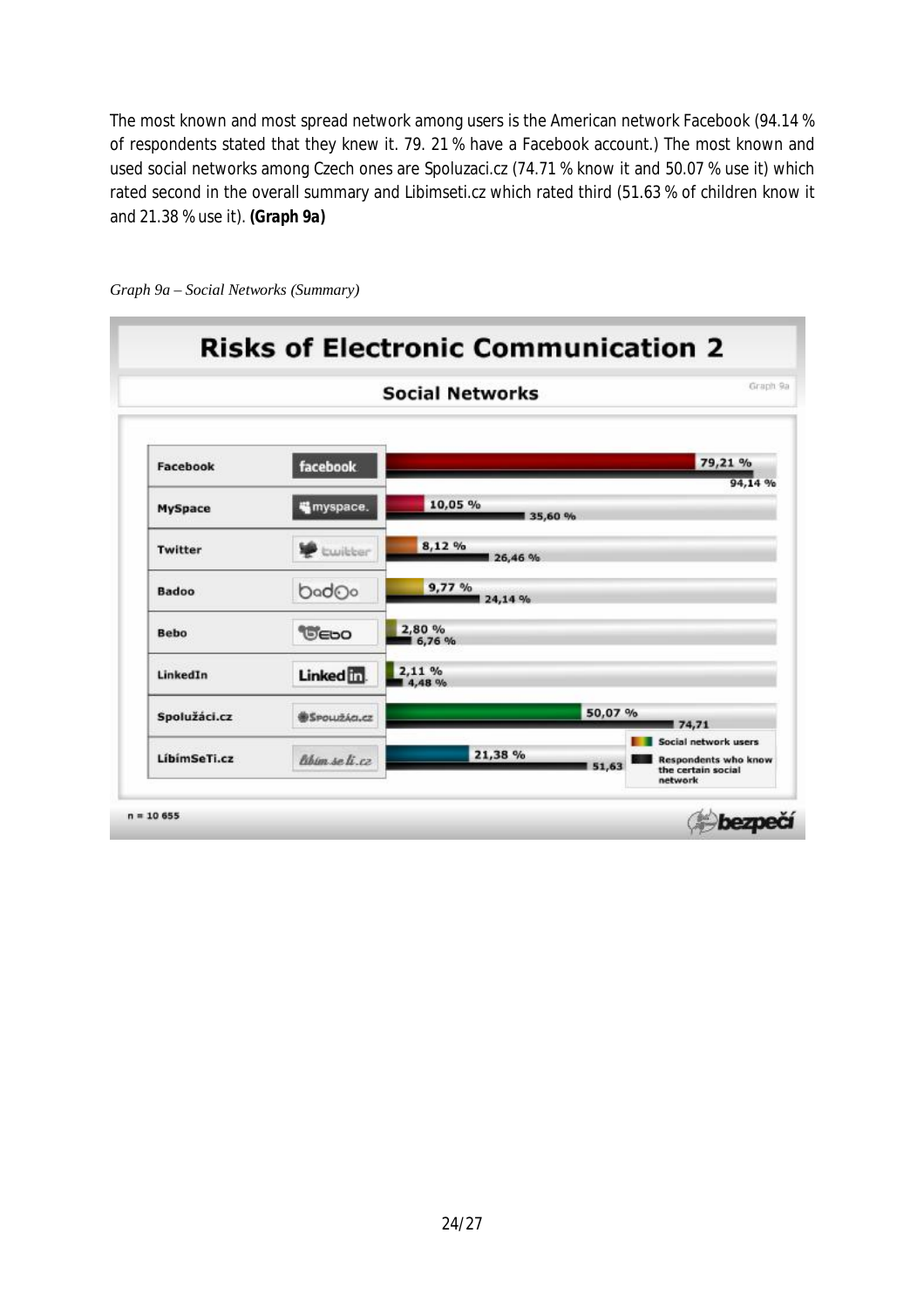#### **Web Data Storages and Other Potentially Dangerous Portals**

From a group of other dangerous portals, we monitored web video storages (specifically YouTube), web photo storages (Rajce.net) and portals focused on a child-user (Alik.cz). These particular portals had been associated with manifestations of cyberbullying, blackmail and other manipulations from sexual aggressor. *(Graph 10)* 



*Graph 10 – Web Data Storages and Other Potentially Dangerous Portals*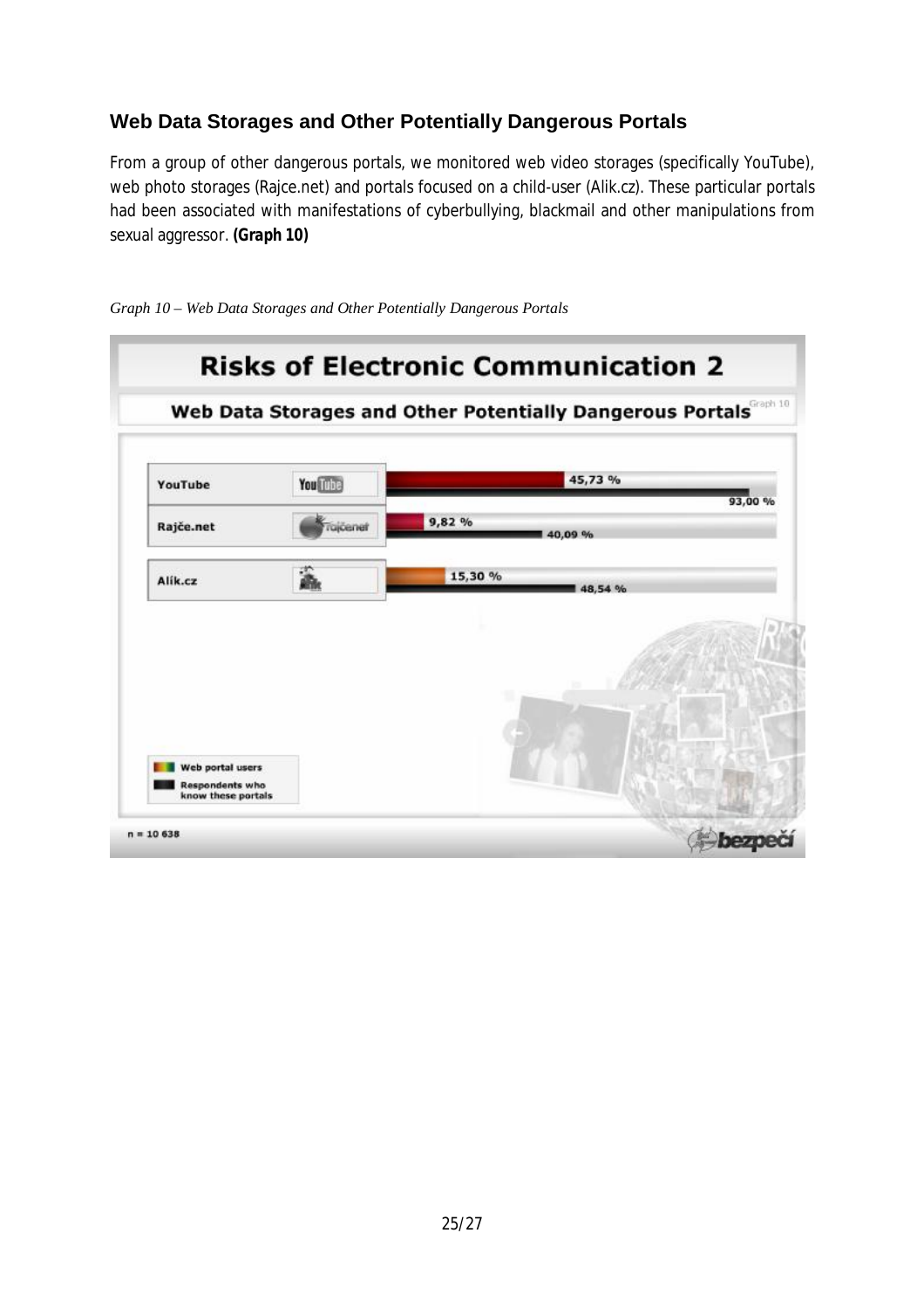## **6. Summary**

 $\overline{a}$ 

There have been certain changes in a variety of facts that are apparent in comparison with the survey research Risks of electronic communication<sup>9</sup> (conducted in 2009 – 2010). E.g. there has been a noticeable rise in the number of bullies; from 27.8 % to 41.08 %. The number of victims of cyberbullying has increased by 6 % (from 53.2 % to 59.38 %). On the other hand, changes in numbers concerning looking for help with dealing with cyberbullying can be seen as positive. On the average, respondents' willingness to turn to an adult person (parents / teachers) for help has doubled in all the cases of monitored manifestations.

While the number of children willing to meet an unknown person from the internet has stayed almost the same when compared to the previous research (it has slightly decreased from 39.2 % to 39.09 %), the number of children who would not inform anyone about such a meeting have gone up (from 8.7 % to 19.84 %).

Current survey research showed respondents' greater carefulness when handling their personal data on the internet. There was a decrease in numbers depicting free publication of these data on the internet and their sending by request (it was an increase by 10 % and more in case of many data). In regard to publication or sending photographs and video records with sexual content the numbers are comparable with numbers gained in the previous survey research (the number have risen from 10.1 % to 10.44 %).

A similar situation shows in respondents' knowledge of social networks and their usage; these numbers are basically the same as they were in the previous survey research.

<sup>9</sup> **Risks of electronic communication 2009-2010** (research report) online on: [http://prvok.upol.cz/index.php/ke-staeni/doc\\_download/5-nebezpei-internetove-komunikace-e-bezpei](http://prvok.upol.cz/index.php/ke-staeni/doc_download/5-nebezpei-internetove-komunikace-e-bezpei)prvok-2009-2010